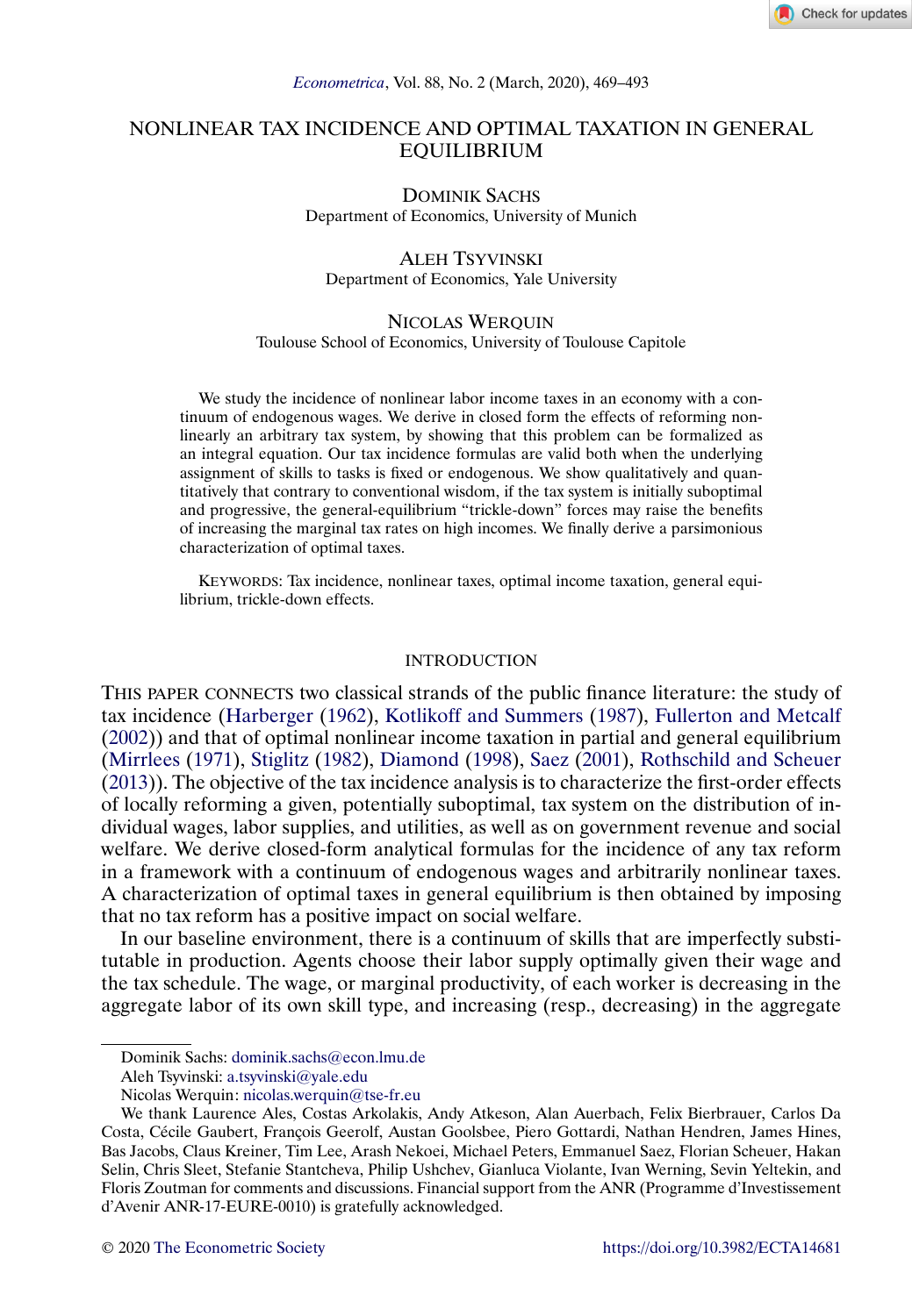<span id="page-1-0"></span>labor of the skills that are complements (resp., substitutes) in production. We microfound the production function in an environment with a technology over a continuum of tasks to which skills are endogenously assigned, as in [Costinot and Vogel](#page-23-0) [\(2010\)](#page-23-0), [Ales, Kurnaz,](#page-23-0) [and Sleet](#page-23-0) [\(2015\)](#page-23-0).

In the model with exogenous wages, the effects of a tax change on the labor effort of a given agent can be easily derived as a function of the elasticity of labor supply [\(Saez](#page-24-0) [\(2001\)](#page-24-0)). The key difficulty in general equilibrium is that this initial response impacts the wage, and thus the labor effort, of every other individual. This further affects the wage distribution, which in turn influences labor supply decisions, and so on. Solving for the fixed point in the labor supply adjustment of each worker is the key step in the tax incidence analysis and the primary technical challenge of our paper. We show that this a priori complex problem can be mathematically formalized as an integral equation. The tools of the theory of integral equations allow us to derive an analytical solution to this problem for a general production function and arbitrary tax reforms. Furthermore, this solution has a clear economic interpretation and is expressed in terms of meaningful, and potentially empirically estimable, labor supply, labor demand, and cross-wage elasticities. It is then straightforward to derive the incidence of tax reforms on individual wages and utilities. Importantly, the elasticities we uncover in general equilibrium are sufficient statistics (see [Chetty](#page-23-0) [\(2009\)](#page-23-0)): conditional on these parameters, our incidence formulas are valid regardless of whether the underlying structure of the assignment of skills to tasks is fixed or endogenous.

Next, we analyze the aggregate effect of tax reforms on government revenue and social welfare. We derive a general formula that establishes how the deadweight loss of taxes is modified in general equilibrium. We show analytically that the government's revenue gain from reforming the tax schedule in the direction of higher progressivity is larger (the excess burden is smaller) than the conventional formula assuming exogenous wages would predict, if the marginal tax rates being perturbed are initially increasing with income.1 This result, which is robust to various extensions of our baseline environment, means that accounting for the conventional "trickle-down" forces [\(Stiglitz](#page-24-0) [\(1982\)](#page-24-0), [Roth](#page-24-0)[schild and Scheuer](#page-24-0) [\(2013\)](#page-24-0)) makes raising top-income marginal tax rates *more*, not less, desirable than in partial equilibrium. Numerical simulations show that in the U.S., assuming exogenous wages implies that 33% of the revenue from a tax increase is lost through behavioral responses, while only 17% to 29% are lost in general equilibrium.

Finally, we derive the implications of our analysis for the optimal tax schedule. In the main body, we focus on deriving a novel characterization which depends on a parsimonious number of parameters that can be easily estimated empirically. To do so, we specialize our production function to have a constant elasticity of substitution (CES) between pairs of types. This leads to particularly sharp and transparent theoretical insights. First, we obtain an optimal taxation formula that generalizes the partial-equilibrium results of [Diamond](#page-23-0) [\(1998\)](#page-23-0), [Saez](#page-24-0) [\(2001\)](#page-24-0). We show that marginal tax rates should be lower (resp., higher) for agents whose welfare is valued less (resp., more) than average, because an increase in the marginal tax rate of a given skill type increases their wage at the expense of all the other types. These general equilibrium forces reinforce the U-shaped pattern of optimal taxes. We derive the optimal top tax rate in closed form in terms of the labor supply elasticity, the elasticity of substitution, and the Pareto parameter of the tail of the income distribution.

<sup>&</sup>lt;sup>1</sup>In this paper, by "progressivity" we mean "increasing marginal tax rates." Another definition would be increasing average, rather than marginal, tax rates. Our result regarding the benefits of raising the progressivity of the tax schedule (if the initial tax code has increasing marginal tax rates) holds under both definitions.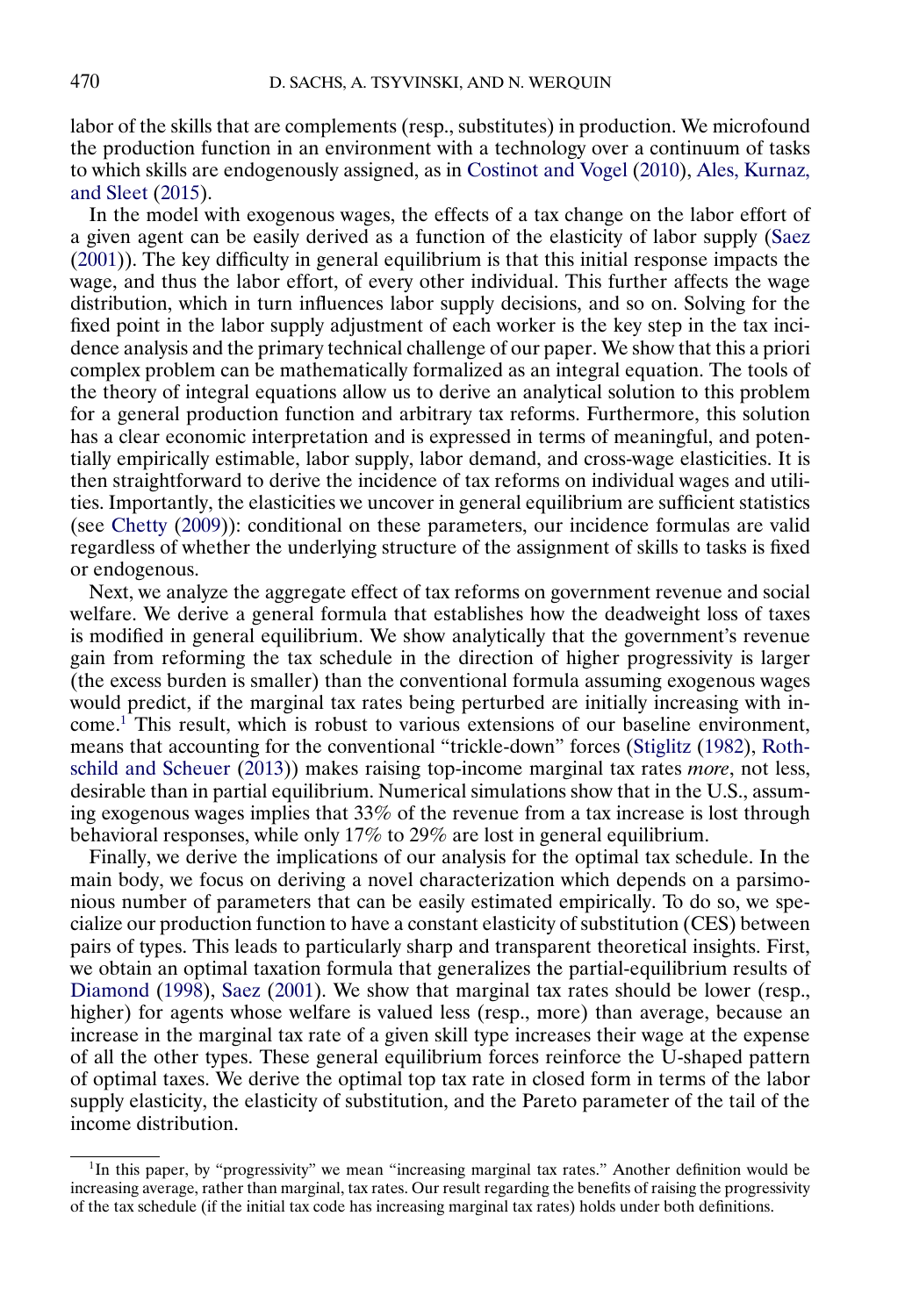<span id="page-2-0"></span>*Related Literature.* This paper is related to the literature on tax incidence; see, for example, [Harberger](#page-23-0) [\(1962\)](#page-23-0), [Shoven and Whalley](#page-24-0) [\(1984\)](#page-24-0) for the seminal papers, [Kotlikoff](#page-23-0) [and Summers](#page-23-0) [\(1987\)](#page-23-0), [Fullerton and Metcalf](#page-23-0) [\(2002\)](#page-23-0) for comprehensive surveys, and [Hines](#page-23-0) [\(2009\)](#page-23-0) for emphasizing the importance of general equilibrium (GE) in taxation. We extend this analysis to the workhorse model of nonlinear income taxation of [Mirrlees](#page-24-0) [\(1971\)](#page-24-0). The optimal taxation problem in GE with nonlinear tax instruments has originally been studied by [Stiglitz](#page-24-0) [\(1982\)](#page-24-0) in a model with two types. A series of important contributions by [Scheuer](#page-24-0) [\(2014\)](#page-24-0), [Rothschild and Scheuer](#page-24-0) [\(2013,](#page-24-0) [2014\)](#page-24-0), [Scheuer and Werning](#page-24-0) [\(2016,](#page-24-0) [2017\)](#page-24-0), [Ales, Kurnaz, and Sleet](#page-23-0) [\(2015\)](#page-23-0), [Ales and Sleet](#page-23-0) [\(2016\)](#page-23-0), [Ales, Bellofatto, and Wang](#page-23-0) [\(2017\)](#page-23-0) form the modern analysis of optimal nonlinear taxes in GE.2 Our setting is distinct from those of [Scheuer and Werning](#page-24-0) [\(2016,](#page-24-0) [2017\)](#page-24-0), whose modeling of the technology is such that the optimum tax formula of [Mirrlees](#page-24-0) [\(1971\)](#page-24-0) extends to general production functions; we discuss in detail the difference between our framework and theirs in Appendix A.1.

Most closely related to our paper, [Rothschild and Scheuer](#page-24-0) [\(2013\)](#page-24-0) generalize [Stiglitz](#page-24-0) [\(1982\)](#page-24-0) to a Roy setting with several sectors and a continuum of skills in each sector, lead-ing to a multidimensional screening problem,<sup>3</sup> and [Ales, Kurnaz, and Sleet](#page-23-0) [\(2015\)](#page-23-0) microfound the production function by incorporating an assignment model (as in [Sattinger](#page-24-0) [\(1975\)](#page-24-0), [Teulings](#page-24-0) [\(1995\)](#page-24-0), [Costinot and Vogel](#page-23-0) [\(2010\)](#page-23-0)) into the optimal taxation framework. The key distinction between these papers and ours is that they use mechanism design tools that are only able to characterize the optimum taxes, whereas we study more generally the tax incidence problem by extending the variational, or "tax reform," approach introduced by [Piketty](#page-24-0) [\(1997\)](#page-24-0), [Saez](#page-24-0) [\(2001\)](#page-24-0), [Golosov, Tsyvinski, and Werquin](#page-23-0) [\(2014\)](#page-23-0) to GE environments. This is important as we show that the (potentially suboptimal) tax system to which the reform is applied is a crucial determinant of the direction and size of the GE effects. Our paper also differs from those mentioned above as it is in the sufficient statistic tradition [\(Chetty](#page-23-0) [\(2009\)](#page-23-0)): conditional on the wage elasticities that we introduce, our baseline tax incidence formulas remain identical for several underlying primitive environments (namely, whether the assignment of skills to tasks is fixed or endogenous to taxes). Finally, our characterization of optimal income tax rates is also novel: assuming a simple technology leads to parsimonious and transparent formulas generalizing those of [Diamond](#page-23-0) [\(1998\)](#page-23-0), [Saez](#page-24-0) [\(2001\)](#page-24-0).

Our paper is also related to the literature that derives simple closed-form expressions for the effects of tax policy in general equilibrium. [Heathcote, Storesletten, and Violante](#page-23-0) [\(2017\)](#page-23-0) and [Antras, De Gortari, and Itskhoki](#page-23-0) [\(2017\)](#page-23-0) do so by restricting the production function to be CES and the tax schedule to be CRP. On the one hand, our model is simpler than theirs as we study a static and closed economy with exogenous skills. On the other hand, for most of our theoretical analysis we do not restrict ourselves to particular functional forms for taxes and the production function. Finally, our modeling of the production function is motivated by an empirical literature that estimates the impact of immigration on the wage distribution and groups workers according to their position in this distribution [\(Card](#page-23-0) [\(1990\)](#page-23-0), Borjas, Freeman, Katz, DiNardo, and Abowd [\(1997\)](#page-23-0), [Dustmann, Frattini, and Preston](#page-23-0) [\(2013\)](#page-23-0)). This empirical literature is a useful benchmark

[<sup>2</sup>Rothschild and Scheuer](#page-24-0) [\(2016\)](#page-24-0), [Piketty, Saez, and Stantcheva](#page-24-0) [\(2014\)](#page-24-0) studied optimal taxes in the presence of rent-seeking. In this paper, we abstract from such considerations and assume that individuals are paid their marginal productivity. [Kushnir and Zubrickas](#page-24-0) [\(2018\)](#page-24-0) set up a Mirrlees model in which general equilibrium effects occur through product prices rather than wages. [Jones](#page-23-0) [\(2019\)](#page-23-0) characterized the optimal top tax rate in an environment where economics growth is driven by endogenous innovation.

<sup>3</sup>Our baseline model is simpler than theirs, as different types earn different wages (there is no overlap in the wage distributions). In the former version of this paper, we extended our results to the Roy model.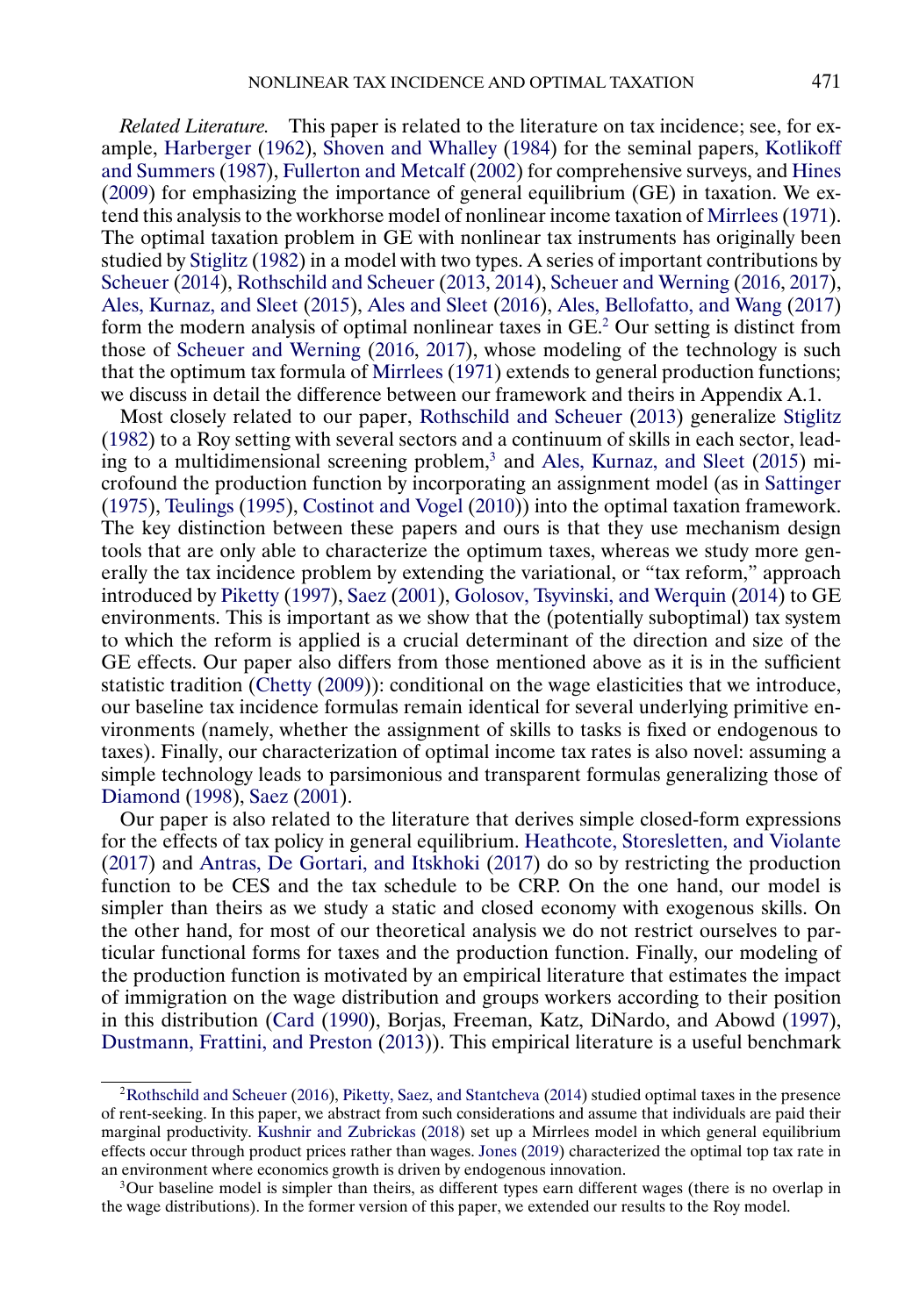<span id="page-3-0"></span>because it studies the impact of labor supply shocks of certain skills on relative wages, which is exactly the channel we want to analyze in our tax setting.

### 1. ENVIRONMENT

In this section, we set up the baseline version of our model. Our main results can be derived most transparently by assuming that individual preferences are quasilinear. Technical details are provided in Appendix A (Sachs, Tsyvinski and Werquin [\(2020\)](#page-24-0)). We extend our analysis to general preferences in Appendix D.

### 1.1. *Initial Equilibrium*

*Individuals.* There is a continuum of mass 1 of workers indexed by their skill  $\theta \in \Theta$  =  $[\theta, \bar{\theta}] \subset \mathbb{R}_+$ , distributed according to the pdf  $f(\cdot)$  and cdf  $F(\cdot)$ . Individual preferences over consumption c and labor supply l are represented by the quasilinear utility function  $c$  $v(l)$ , where the disutility of labor  $v : \mathbb{R}_+ \to \mathbb{R}_+$  is twice continuously differentiable, strictly increasing, and strictly convex. Individuals with skill  $\theta$  earn a wage  $w(\theta)$  that they take as given. They choose their labor supply  $l(\theta)$  and earn taxable income  $y(\theta) = w(\theta)l(\theta)$ . Their consumption is equal to  $y(\theta) - T(y(\theta))$ , where  $T : \mathbb{R}_+ \to \mathbb{R}$  is a twice continuously differentiable income tax schedule. Their optimal labor supply choice  $l(\theta)$  is the solution to the first-order condition:4

$$
v'(l(\theta)) = [1 - T'(w(\theta)l(\theta))]w(\theta).
$$
\n(1)

We denote by  $U(\theta)$  the utility attained by these agents, and by  $L(\theta) \equiv l(\theta) f(\theta)$  the total amount of labor supplied by individuals of type  $\theta$ .

*Firms.* There is a continuum of mass 1 of identical firms that produce output using the labor of every skill type  $\theta \in \Theta$ . We posit a constant returns to scale aggregate production function  $\mathcal{F}(\mathcal{L})$  over the continuum of labor inputs  $\mathcal{L} \equiv \{L(\theta)\}_{\theta \in \Theta}$ .<sup>5</sup> In equilibrium, firms earn no profits and the wage  $w(\theta)$  is equal to the marginal productivity of type- $\theta$  labor, that is,

$$
w(\theta) = \frac{\partial}{\partial L(\theta)} \mathcal{F}(\mathcal{L}).
$$
\n(2)

REMARK—*Monotonicity*: Without loss of generality, we order the skills  $\theta$  so that the wage function  $\theta \mapsto w(\theta)$  is strictly increasing given the tax schedule T.<sup>6</sup> By the Spence– Mirrlees condition, the pre-tax income function  $\theta \mapsto y(\theta)$  is then also strictly increasing. Therefore, there are one-to-one relationships between skills  $\theta$ , wages  $w(\theta)$ , and pre-tax incomes  $y(\theta)$  in the initial equilibrium. We denote by  $f_Y(y(\theta)) = (y'(\theta))^{-1} f(\theta)$  the density of incomes and by  $F<sub>Y</sub>$  the corresponding c.d.f.

<sup>&</sup>lt;sup>4</sup>The dependence of labor supply on the tax schedule  $T$  is left implicit for simplicity. Whenever necessary, we denote the solution to (1) by  $\hat{l}(\hat{\theta};T)$ .

 ${}^{5}$ In Section [1.3](#page-6-0) below, we provide a microfoundation of this production function. An alternative interpretation of our framework is that different types of workers produce different types of goods that are imperfect substitutes in household consumption.

<sup>&</sup>lt;sup>6</sup>We can moreover assume w.l.o.g. that the skill set  $\Theta$  is the interval [0, 1] and that the distribution  $f(\theta)$ is uniform, in which case  $\theta$  indexes the agent's percentile in the wage distribution. Note that this ordering remains unchanged regardless of the tax reform if the production is CES. More generally, our tax incidence analysis does not require that the initial ordering of wages to be unaffected by tax reforms.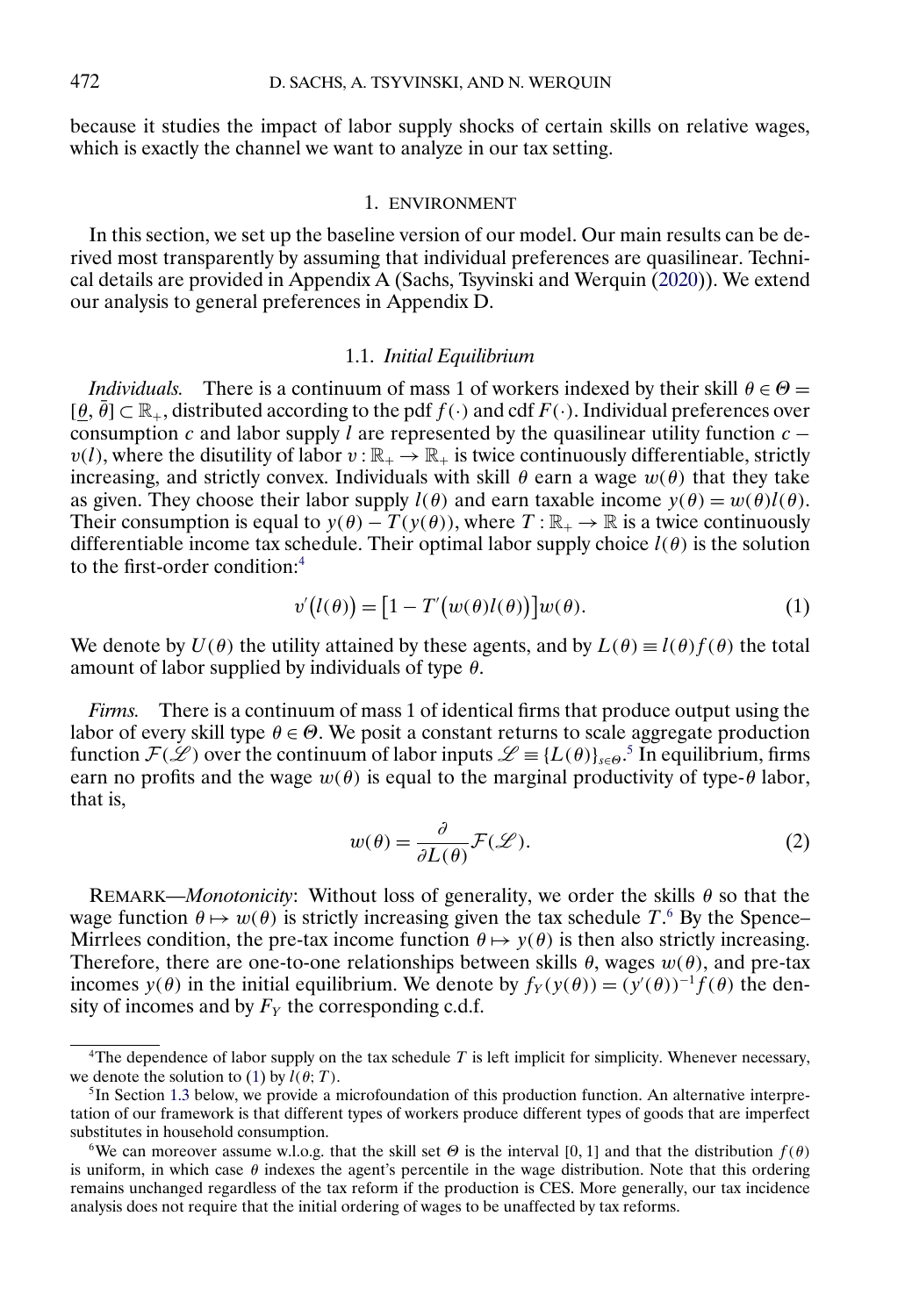<span id="page-4-0"></span>*Example (CES technology).* The production function has a constant elasticity of substitution (CES) if

$$
\mathcal{F}(\mathcal{L}) = \left[ \int_{\Theta} a(\theta) \big( L(\theta) \big)^{\frac{\sigma - 1}{\sigma}} d\theta \right]^{\frac{\sigma}{\sigma - 1}},\tag{3}
$$

for some  $\sigma \in [0,\infty)$  and  $a(\cdot) \in \mathbb{R}_+$ . The wage schedule is then given by  $w(\theta) =$  $a(\theta)(L(\theta)/\mathcal{F}(\mathscr{L}))^{-1/\sigma}$ . The cases  $\sigma = 0$ ,  $\sigma = 1$ , and  $\sigma = \infty$  correspond respectively to the Leontieff, Cobb–Douglas, and exogenous-wage technologies.

*Government.* The government chooses the twice-continuously differentiable tax function  $T : \mathbb{R}_+ \to \mathbb{R}$ . Tax revenue is given by

$$
\mathcal{R} = \int_{\Theta} T(y(\theta)) f(\theta) d\theta.
$$

We define the local rate of progressivity of the tax schedule  $T$  at income level  $y$  as (minus) the elasticity of the retention rate  $1 - T'(y)$  with respect to income y,

$$
p(y) \equiv -\frac{\partial \ln[1 - T'(y)]}{\partial \ln y} = \frac{yT''(y)}{1 - T'(y)}.
$$

*Example (CRP taxes).* The schedule has a constant rate of progressivity (CRP) if

$$
T(y) = y - \frac{1 - \tau}{1 - p} y^{1 - p},
$$
\n(4)

for some  $p < 1$ .<sup>7</sup> This tax schedule is linear (resp., progressive, regressive), that is, the marginal tax rates  $T'(y)$  and the average tax rates  $T(y)/y$  are constant (resp., increasing, decreasing), if  $p = 0$  (resp.,  $p > 0$ ,  $p < 0$ ).

*Equilibrium.* An equilibrium given a tax function  $T$  is a schedule of labor supplies  ${l(\theta)}_{\theta \in \Theta}$ , labor demands  ${L(\theta)}_{\theta \in \Theta}$ , and wages  ${w(\theta)}_{\theta \in \Theta}$  such that equations [\(1\)](#page-3-0) and [\(2\)](#page-3-0) hold, the labor markets clear:  $L(\theta) = l(\theta) f(\theta)$  for all  $\theta \in \Theta$ , and the goods market clears:  $\mathcal{F}(\mathscr{L}) = \int_{\Theta} w(\theta) L(\theta) d\theta.$ 

### 1.2. *Elasticities*

We now define the parameters that determine the economy's adjustment to tax reforms, namely, the elasticities of the labor supply and labor demand curves within each labor market  $\theta$ , and the cross-price elasticities between labor markets  $\theta$ ,  $\theta'$ .

*Cross-Wage Elasticities.* Consider first two distinct labor markets for skills θ and θ . We define the elasticity of the wage of type  $\theta'$ ,  $w(\theta')$ , with respect to the aggregate labor of type  $\theta$ ,  $L(\theta)$ , as

$$
\gamma(\theta', \theta) \equiv \frac{\partial \ln w(\theta')}{\partial \ln L(\theta)} = \frac{L(\theta) \mathcal{F}_{\theta', \theta}'(\mathcal{L})}{\mathcal{F}_{\theta'}(\mathcal{L})}, \quad \forall \theta' \neq \theta,
$$
\n(5)

<sup>7</sup>See, for example, [Bénabou](#page-23-0) [\(2002\)](#page-23-0), [Heathcote, Storesletten, and Violante](#page-23-0) [\(2017\)](#page-23-0).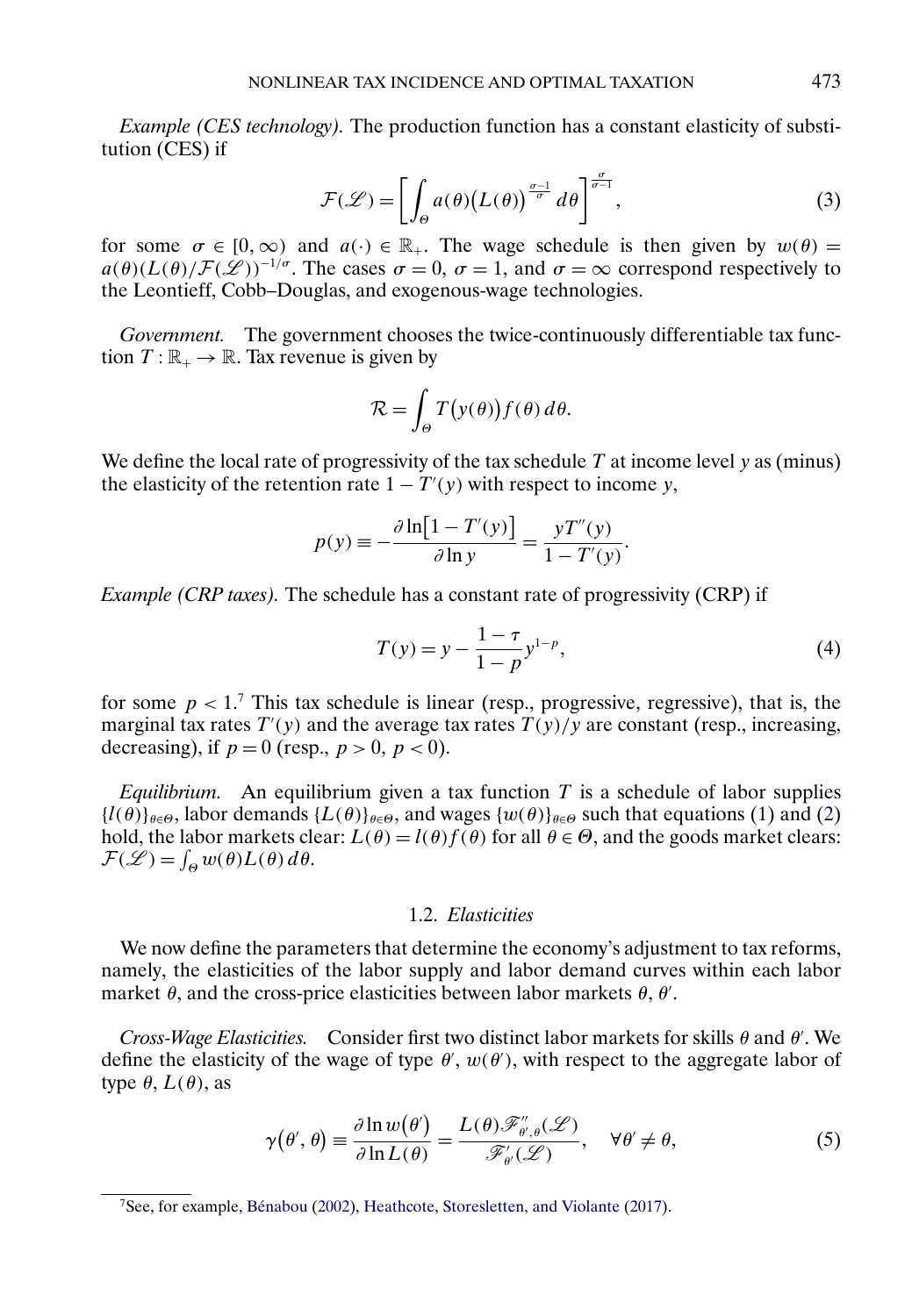<span id="page-5-0"></span>where  $\mathscr{F}'_{\theta'}$  and  $\mathscr{F}''_{\theta',\theta}$  denote the first and second partial derivatives of the production function  $\mathscr F$  with respect to the labor inputs of types  $\theta'$  and  $\theta$ . The cross-wage elasticity between two skills  $\theta$ ,  $\theta'$  is nonzero if they are imperfect substitutes in production. They are Edgeworth complements if  $\gamma(\theta', \theta) > 0$  and substitutes if  $\gamma(\theta', \theta) < 0$ . In the CES example [\(3\)](#page-4-0),  $\gamma(\theta', \theta) = \frac{1}{\sigma} a(\theta) (L(\theta)/\mathscr{F}(\mathscr{L}))^{\frac{\sigma-1}{\sigma}} > 0$  does not depend on  $\theta'$ , implying that a change in the labor supply of skill  $\theta$  has the same effect, in percentage terms, on the wage of every skill  $\theta' \neq \theta$ .

*Labor Demand Elasticities.* Next, consider the labor market for a given skill θ. The impact of the aggregate labor effort of skill  $\theta$  on its own wage,  $\frac{\partial \ln w(\theta)}{\partial \ln L(\theta)}$ , may be different than its impact on the wage of its close neighbors  $\theta' \approx \theta$ ,  $\lim_{\theta' \to \theta}$  $\frac{\partial \ln w(\theta')}{\partial \ln L(\theta)} = \lim_{\theta' \to \theta} \gamma(\theta', \theta)$ . That is, the function  $\theta' \mapsto \frac{\partial \ln w(\theta')}{\partial \ln L(\theta)}$  may be discontinuous at  $\theta' = \theta$ . We denote by  $\gamma(\theta, \theta) \equiv \lim_{\theta' \to \theta}$  $\partial \ln w(\theta')$  $\partial \ln L(\theta)$ the complementarity between  $\theta$  and its neighboring skills, and define the inverse elasticity of labor demand for skill  $\theta$ ,  $1/\varepsilon_w^D(\theta)$ , as size of the jump between  $\frac{\partial \ln w(\theta)}{\partial \ln L(\theta)}$  and  $\gamma(\theta, \theta)$ . Formally,

$$
\frac{\partial \ln w(\theta')}{\partial \ln L(\theta)} \equiv \gamma(\theta', \theta) - \frac{1}{\varepsilon_w^D(\theta)} \delta(\theta' - \theta), \quad \forall (\theta, \theta') \in \Theta^2,
$$
\n(6)

where  $\delta(\cdot)$  denotes the Dirac delta function. In the CES example [\(3\)](#page-4-0), this own-wage effect  $\varepsilon_w^D(\theta) = \sigma > 0$  captures the fact that the marginal productivity of skill  $\theta$  is decreasing, whereas  $\theta$  is Edgeworth complement with every other skill  $\theta'$ . Note that the tax incidence formulas we derive in this paper are valid whether such a discontinuity indeed occurs (e.g., if the production function is CES) or not (e.g., in the microfoundation of Section [1.3\)](#page-6-0).

*Labor Supply Elasticities.* Finally, we define the elasticities of labor supply  $l(\theta)$  with respect to the retention rate  $r(\theta) \equiv 1 - T'(y(\theta))$  and the wage  $w(\theta)$  as

$$
\varepsilon_r^S(\theta) \equiv \frac{\partial \ln l(\theta)}{\partial \ln r(\theta)} = \frac{e(\theta)}{1 + p(y(\theta))e(\theta)},
$$
  
\n
$$
\varepsilon_w^S(\theta) \equiv \frac{\partial \ln l(\theta)}{\partial \ln w(\theta)} = (1 - p(y(\theta)))\varepsilon_r^S(\theta),
$$
\n(7)

where  $e(\theta) \equiv \frac{v'(l(\theta))}{l(\theta)v''(l(\theta))}$ . The variable  $\varepsilon_r^S(\theta)$  is an elasticity along the nonlinear budget constraint:<sup>8</sup> it differs from the standard elasticity parameter  $e(\theta)$  as it accounts for the fact that if the tax schedule is nonlinear, a change in individual labor supply  $l(\theta)$  causes endogenously a change in the marginal tax rate  $T'(w(\theta)l(\theta))$  captured by the rate of progressivity  $p(y(\theta))$  of the tax schedule, and hence a further labor supply adjustment  $e(\theta)$ . Solving for the fixed point leads to the correction term  $p(y(\theta))e(\theta)$  in the denominator of  $\varepsilon_r^{\mathcal{S}}(\theta)$ .<sup>9</sup>

<sup>8</sup>See also [Jacquet and Lehmann](#page-23-0) [\(2017\)](#page-23-0).

<sup>&</sup>lt;sup>9</sup>Since there is a one-to-one map between types  $\theta$  and incomes  $y(\theta)$ , one can equivalently index these elasticities by income:  $\varepsilon_r^S(y(\theta)) \equiv \varepsilon_r^S(\theta)$ . We use these two notation interchangeably in the sequel, and analogously for the labor demand elasticities  $\varepsilon_w^D(\theta)$  defined above. On the other hand, the natural change of variables between types  $\theta$  and incomes  $y(\theta)$  for the cross-wage elasticities is  $\gamma(y(\theta_1), y(\theta_2)) = (y'(\theta_2))^{-1} \gamma(\theta_1, \theta_2)$ , and analogously for the resolvent cross-wage elasticities  $\Gamma(\theta_1, \theta_2)$  defined below.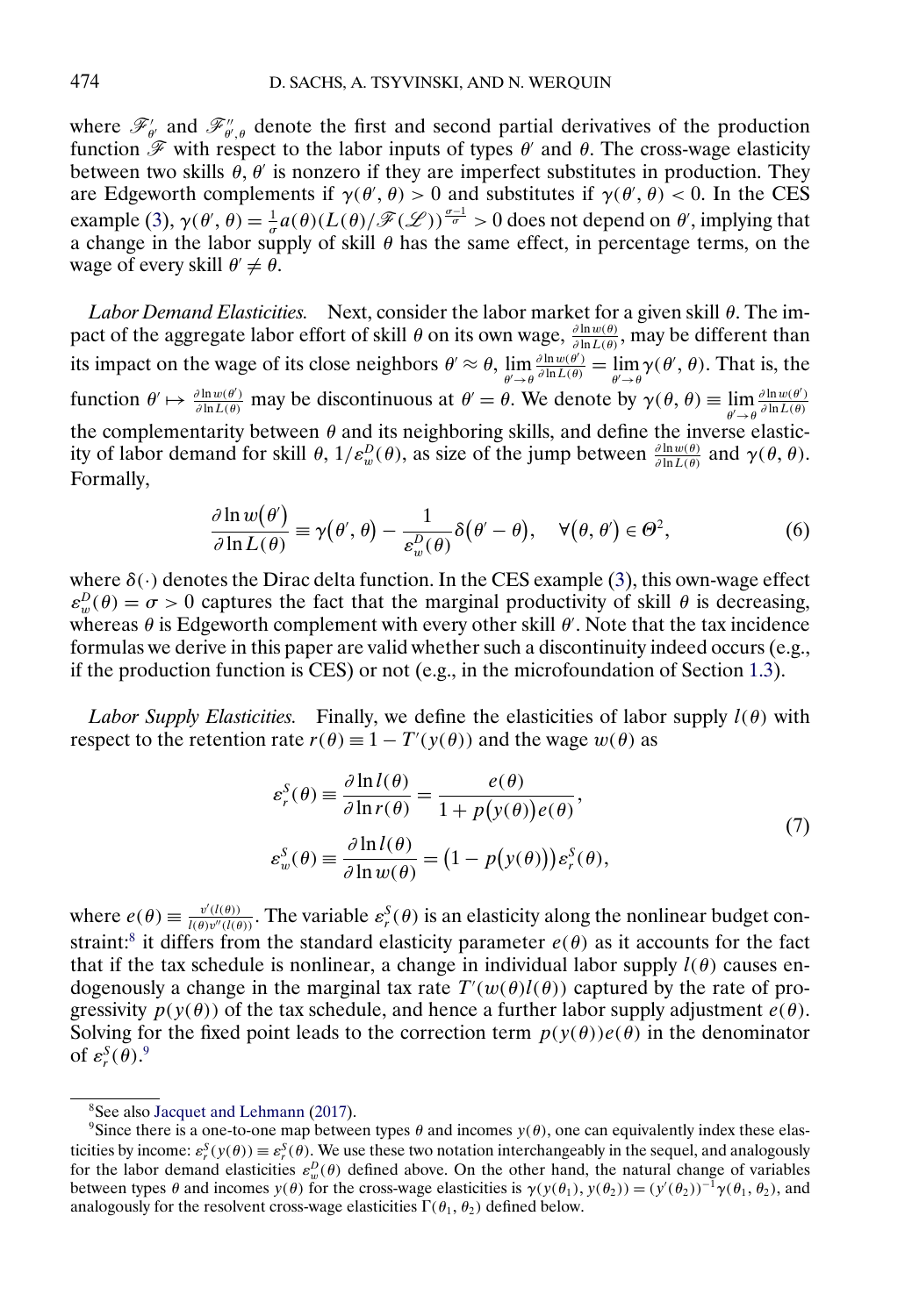### 1.3. *Microfoundation and Sufficient Statistics*

<span id="page-6-0"></span>The production function we introduced in Section [1.1](#page-3-0) can be microfounded as the reduced form of an underlying model of assignment between the worker skills and the tasks involved in production. That is, our analysis encompasses the cases of both fixed and endogenous assignment. To show this, we set up a model that extends [Costinot and Vogel](#page-23-0) [\(2010\)](#page-23-0) by allowing workers to choose their labor supply endogenously and the government to tax labor income nonlinearly.10 The technical details are gathered in Appendix A.2.

The final consumption good is produced using a CES technology over a continuum of tasks  $\psi \in \Psi$ , indexed by their skill intensity (e.g., manual, routine, abstract, etc.). The output of each task is in turn produced linearly using the labor of the skills  $\theta \in \Theta$  that are endogenously assigned to this task. Assuming that high-skilled workers have a comparative advantage in tasks with high skill intensities, the market clearing conditions for intermediate goods determine a one-to-one matching function  $M : \Theta \to \Psi$  between skills and tasks in equilibrium—there is positive assortative matching. It is straightforward to show that this model admits a reduced-form representation where the production of the final good is performed by a technology over skills. This reduced-form technology inherits the CES structure [\(3\)](#page-4-0) of the original production function over intermediate tasks, except that the technology coefficients  $a(\cdot)$  now depend on the matching function M, and are thus endogenous to taxes.

Crucially, we show that tax reforms affect the equilibrium assignment M *only* through their effect on individual labor supply choices  $\{L(\theta)\}_{\theta \in \Theta}$ . Mathematically, this is a consequence of the fact that, fixing labor supplies, none of the equations that determine the equilibrium depend explicitly on the tax schedule  $T$ . Intuitively, this is because individuals always choose the task that maximizes their net wage. Since a tax reform does not alter directly the ranking of net wages, as long as marginal tax rates are below 100%, taxes affect the equilibrium sorting of skills only indirectly through the labor supply responses that they induce. Hence the technological coefficients  $a(\cdot; M)$  of the reduced-form technology described above can be written without loss of generality as  $a(\cdot;{L(\theta)}_{\theta \in \Theta})$ . Substituting these parameters into [\(3\)](#page-4-0) yields a production function with the general form postulated in Section [1.1,](#page-3-0)  $\mathcal{F}(\{L(\theta)\}_{\theta \in \Theta})$ .

The implied cross-wage elasticities  $\gamma(\theta', \theta) = \frac{L(\theta)}{\mathcal{F}_{\theta'}}$  $\frac{\partial^2 \mathcal{F}}{\partial L(\theta) \partial L(\theta')}$ , as defined in equation [\(5\)](#page-4-0), already account for the potential reassignment of workers into new tasks.<sup>11</sup> That is, they represent the impact of an increase in the labor supply of skill  $\theta$  on the marginal productivity of skill θ , leaving everyone else's labor supply unchanged and, if assignment is endogenous, letting workers be reassigned into different tasks, that is, taking into account the adjustment of the technological coefficients  $a(\cdot, \{L(\theta)\}_{\theta \in \Theta})$ . It follows from this discussion that these cross-wage elasticities are *sufficient statistics*: once expressed as a function of these parameters, the tax incidence formulas that we derive in Sections [2](#page-7-0) and [3](#page-12-0) are valid both when the underlying structure of assignment is fixed and when it is endogenous to tax reforms.

 $10$ Ales, Kurnaz, and Sleet [\(2015\)](#page-23-0) characterize optimal taxes in such a model.

 $11$ Note moreover that, while in a setting with exogenous assignment the inverse labor demand elasticities  $1/\varepsilon_w^D$  are generally nonzero (i.e., there is a discontinuity in the schedule of elasticities  $\frac{\partial \ln w(\theta')}{\partial \ln L(\theta)}$  as  $\theta' \approx \theta$ ), instead with costless reassignment such a discontinuity would cause workers to migrate to neighboring tasks, leading to perfectly elastic labor demand curves (i.e.,  $1/\varepsilon_w^D = 0$ ). Our tax incidence formulas are naturally valid in both cases.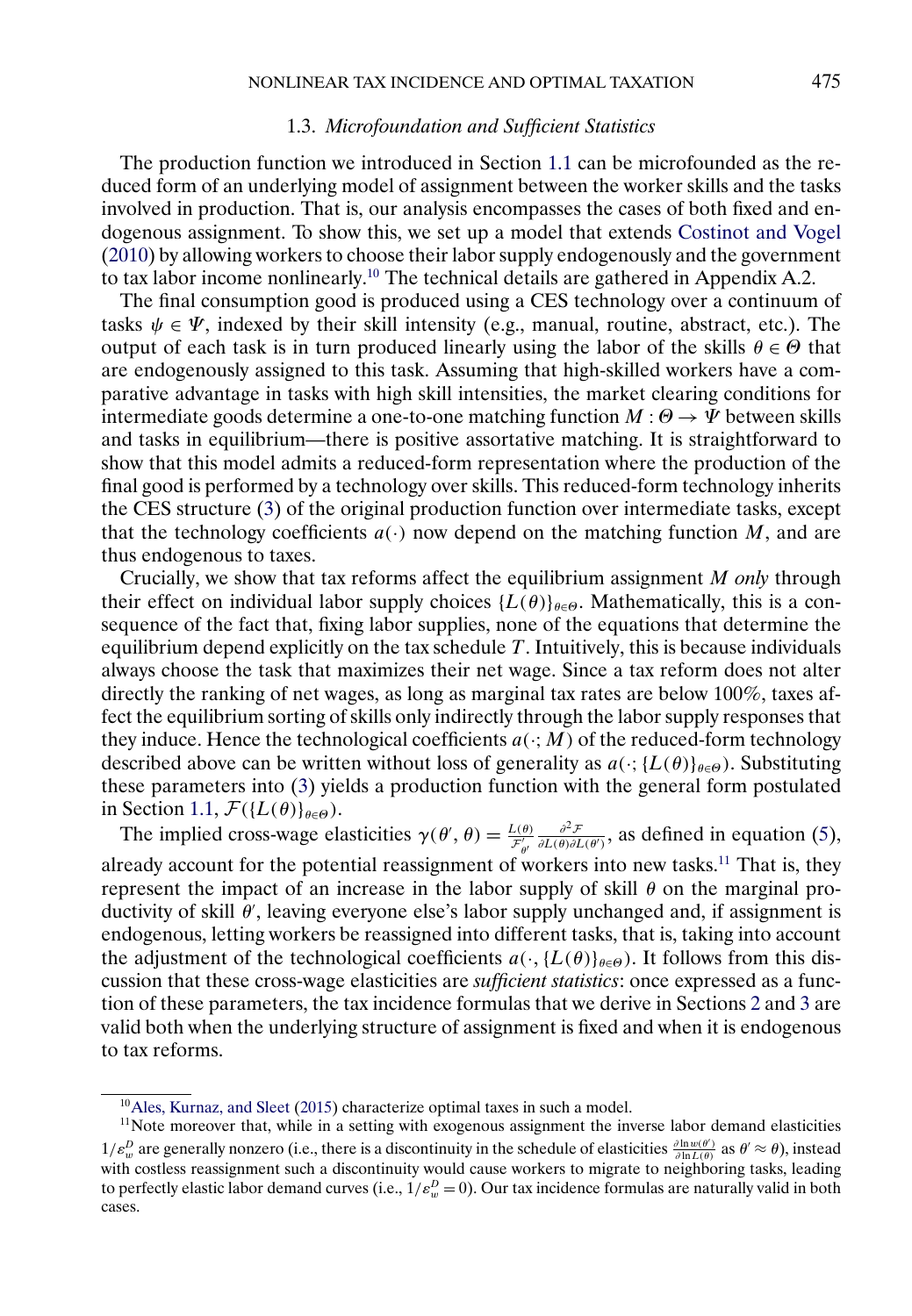<span id="page-7-0"></span>

FIGURE 1.—Left panel: Cross wage elasticities  $y \mapsto \gamma(y, y^*)$  in the model with endogenous costless reassignment of skills to tasks with y<sup>∗</sup> equal to \$25,000 (dotted curve), \$80,000 (dashed curve), \$200,000 (dashed– dotted curve). Right panel: Comparison of the cross-wage elasticities  $y \mapsto \gamma(y, y^*)$  with  $y^* = $80,000$  in the models with endogenous assignment (solid curve) and with exogenous assignment (CES production) for  $\sigma = 1$ (dashed line) and  $\sigma = 3.1$  (dashed-dotted line).

*Graphical Representation.* We now represent graphically the cross-wage elasticities that arise in the model we just described. As we detail in Section [4](#page-16-0) below, we follow the calibration of [Ales, Kurnaz, and Sleet](#page-23-0) [\(2015\)](#page-23-0) who assume a Cobb–Douglas technology over tasks. We compare these elasticities with those obtained in our baseline model of Section [1.1,](#page-3-0) assuming a CES production function over skills with two calibrations of the elasticity of substitution. The first consists of simply shutting down the endogenous reassignment channel in the former model while keeping all of the other parameters unchanged, hence assuming a Cobb–Douglas production function over skills ( $\sigma = 1$ ). The second, more relevant, calibration consists of directly estimating a CES production function over labor supplies: we then use the value  $\sigma = 3.1$  estimated by [Heathcote, Storeslet](#page-23-0)[ten, and Violante](#page-23-0) [\(2017\)](#page-23-0).

The left panel of Figure 1 plots the resulting cross-wage elasticities  $\gamma(y, y^*)$  in the model of endogenous assignment, in response to changes in the labor supplies of agents who earn  $y^* \in \{ $25,000; $80,000; $200,000\}$ . They are V-shaped and increasing in the distance  $|y - y^*|$ . A higher labor effort of agents y<sup>∗</sup> lowers wages on a nondegenerate interval of incomes around y<sup>∗</sup> and raises those of much higher or much lower incomes. Note that the shape of the cross-wage elasticities in Figure 1 is similar to those of [Teulings](#page-24-0) [\(2005\)](#page-24-0). The right panel compares these elasticities with those obtained with a CES production function [\(3\)](#page-4-0) and fixed assignment, for  $y^* = $80,000$  and  $\sigma \in \{1, 3.1\}$ . In this case, as shown above, the wage of agent  $y^*$  decreases, while everyone else's wages increase by the same amount in percentage terms. The discontinuity at  $y<sup>*</sup>$  is represented by the Dirac arrows in the figure. Letting workers be reassigned to different tasks in response to an exogenous increase in the labor supply at y<sup>∗</sup> thus spreads out the cross-wage effects around  $y \approx y^*$ and removes the discontinuity that arises when matching is kept fixed.

### 2. INCIDENCE OF TAX REFORMS

Consider a given initial, potentially suboptimal, tax schedule  $T$ , for example, the U.S. tax code. In this section, we derive closed-form formulas for the first-order effects of arbitrary local perturbations of this tax schedule ("tax reforms") on individual labor supplies, wages, and utilities. The proofs are gathered in Appendix B.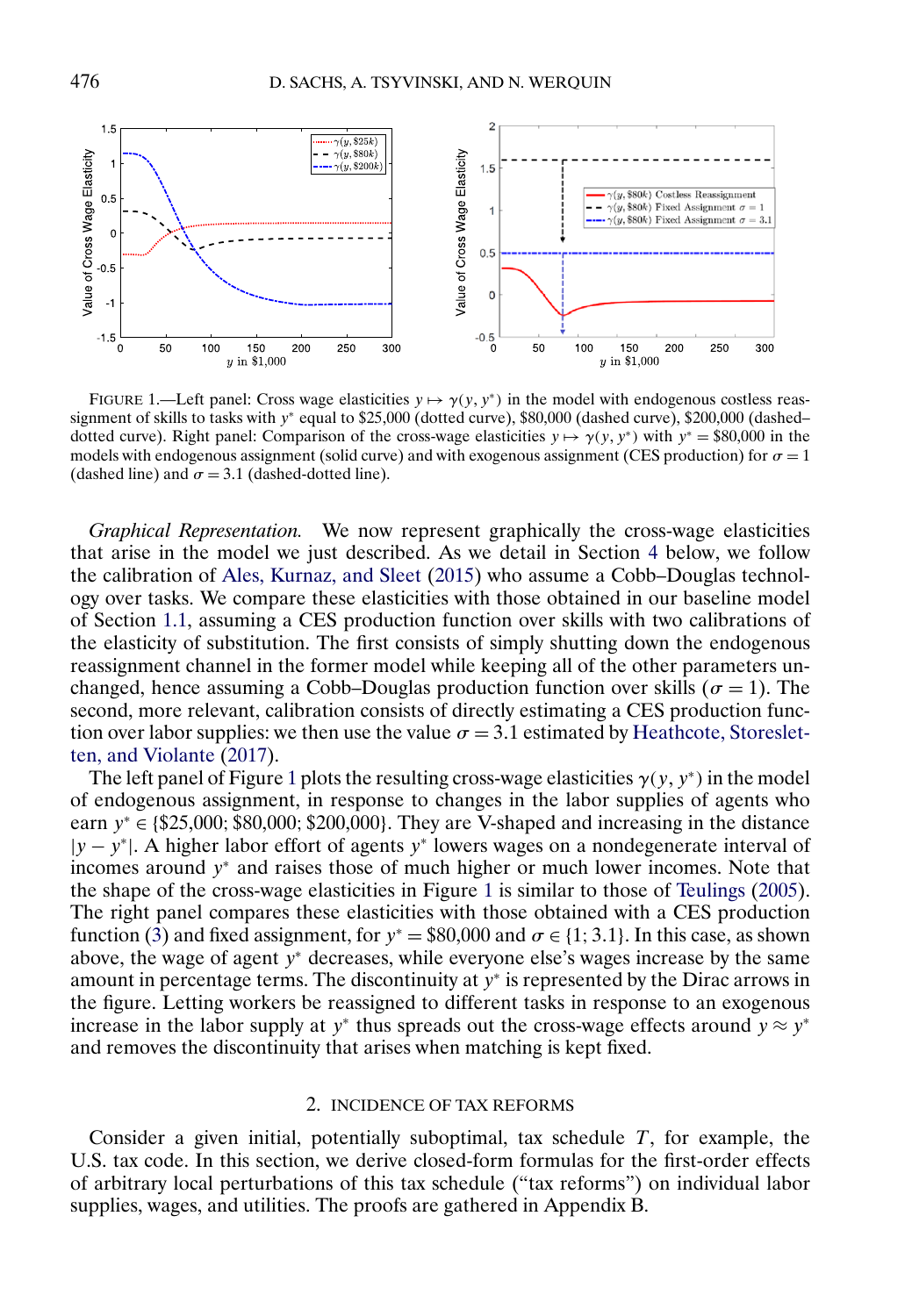#### 2.1. *Effects on Labor Supply*

<span id="page-8-0"></span>As in the case of exogenous wages [\(Saez](#page-24-0) [\(2001\)](#page-24-0)), analyzing the incidence of tax reforms relies crucially on solving for each individual's change in labor supply in terms of behavioral elasticities. This problem is much more involved in general equilibrium. If wages are exogenous, a change in the tax rate of a given individual, say  $\theta$ , induces only a change in the labor effort of that agent (measured by the elasticity  $(7)$ ). In the general equilibrium setting, instead, this labor supply response of type  $\theta$  affects the wage, and hence the labor supply, of every other skill  $\theta \in \Theta$ . This in turn feeds back into the wage distribution, which further impacts labor supplies, and so on. Representing the total effect of this infinite sequence caused by arbitrarily nonlinear tax reforms is thus a complex task.<sup>12</sup> The key step toward the general characterization of the economic incidence of taxes, and our first main theoretical contribution, consists of showing that this problem can be mathematically formulated as an integral equation (Lemma  $1$ ).<sup>13</sup> Thus, we can apply the tools and results of the theory of integral equations to solve for the labor supply adjustments in closed form (Proposition [1\)](#page-9-0). The incidence on wages and utilities is then straightforward to obtain (Corollary [2\)](#page-11-0).

*Tax Reforms and Gateaux Derivatives.* Consider an arbitrary nonlinear reform of the initial tax schedule  $T(\cdot)$ . Formally, this tax reform can be represented by a continuously differentiable function  $\hat{T}(\cdot)$  on  $\mathbb{R}_+$ , so that the perturbed tax schedule is  $T(\cdot) + \mu \hat{T}(\cdot)$ , where  $\mu \in \mathbb{R}$  parametrizes the size of the reform.<sup>14</sup> Our aim is to compute the first-order effect of this perturbation on individual labor supply (i.e., the solution to the first-order condition [\(1\)](#page-3-0)), when the magnitude of the tax change is small, that is, as  $\mu \to 0$ . This is formally given by the Gateaux derivative of the labor supply functional  $T \mapsto l(\theta;T)$  in the direction  $\hat{T}$ , that is, <sup>15</sup>

$$
\hat{l}(\theta) \equiv \lim_{\mu \to 0} \frac{1}{\mu} [l(\theta; T + \mu \hat{T}) - l(\theta; T)].
$$

The variable  $\hat{l}(\theta)$  gives the change in the labor supply of type  $\theta$  in response to the tax reform  $\hat{T}$ , taking into account all the general equilibrium effects induced by the endogeneity of wages. We define analogously the changes in individual wages  $\hat{w}(\theta)$ , utilities  $\hat{U}(\theta)$ , and government revenue  $\hat{\mathcal{R}}$ .

*Integral Equation (IE).* The following lemma provides an implicit characterization of the incidence of an arbitrary tax reform  $\hat{T}$  on labor supplies.

 $12$ We could define, for each specific tax reform one might consider implementing, a "policy elasticity" (as in, e.g., [Hendren](#page-23-0) [\(2015\)](#page-23-0), [Piketty and Saez](#page-24-0) [\(2013\)](#page-24-0)), equal to each individual's total labor supply response to the corresponding reform. The key challenge of the incidence problem consists of expressing this total labor supply response in terms of the structural elasticity parameters introduced in Section [1.2.](#page-4-0) In other words, Proposition [1](#page-9-0) below derives the policy elasticity in terms of these structural parameters.

<sup>&</sup>lt;sup>13</sup>The general theory of linear integral equations is exposed in, for example, [Tricomi](#page-24-0) [\(1985\)](#page-24-0) and [Zemyan](#page-24-0) [\(2012\)](#page-24-0). Moreover, closed-form solutions can be derived in many special cases (see [Polyanin and Manzhirov](#page-24-0) [\(2008\)](#page-24-0)) and numerical techniques are widely available (see Section [4\)](#page-16-0).

<sup>&</sup>lt;sup>14</sup>An example of this general definition consists of increasing the marginal tax rate on a small income interval, and hence the total tax payment by a constant lump-sum amount above that interval [\(Piketty](#page-24-0) [\(1997\)](#page-24-0), [Saez](#page-24-0) [\(2001\)](#page-24-0)). We formalize and analyze this important class of perturbations in Section [3.1](#page-12-0) below.

<sup>&</sup>lt;sup>15</sup>The notation  $\hat{l}(\theta)$  ignores for simplicity the dependence of this derivatives on the initial tax schedule T and on the tax reform  $\hat{T}$ .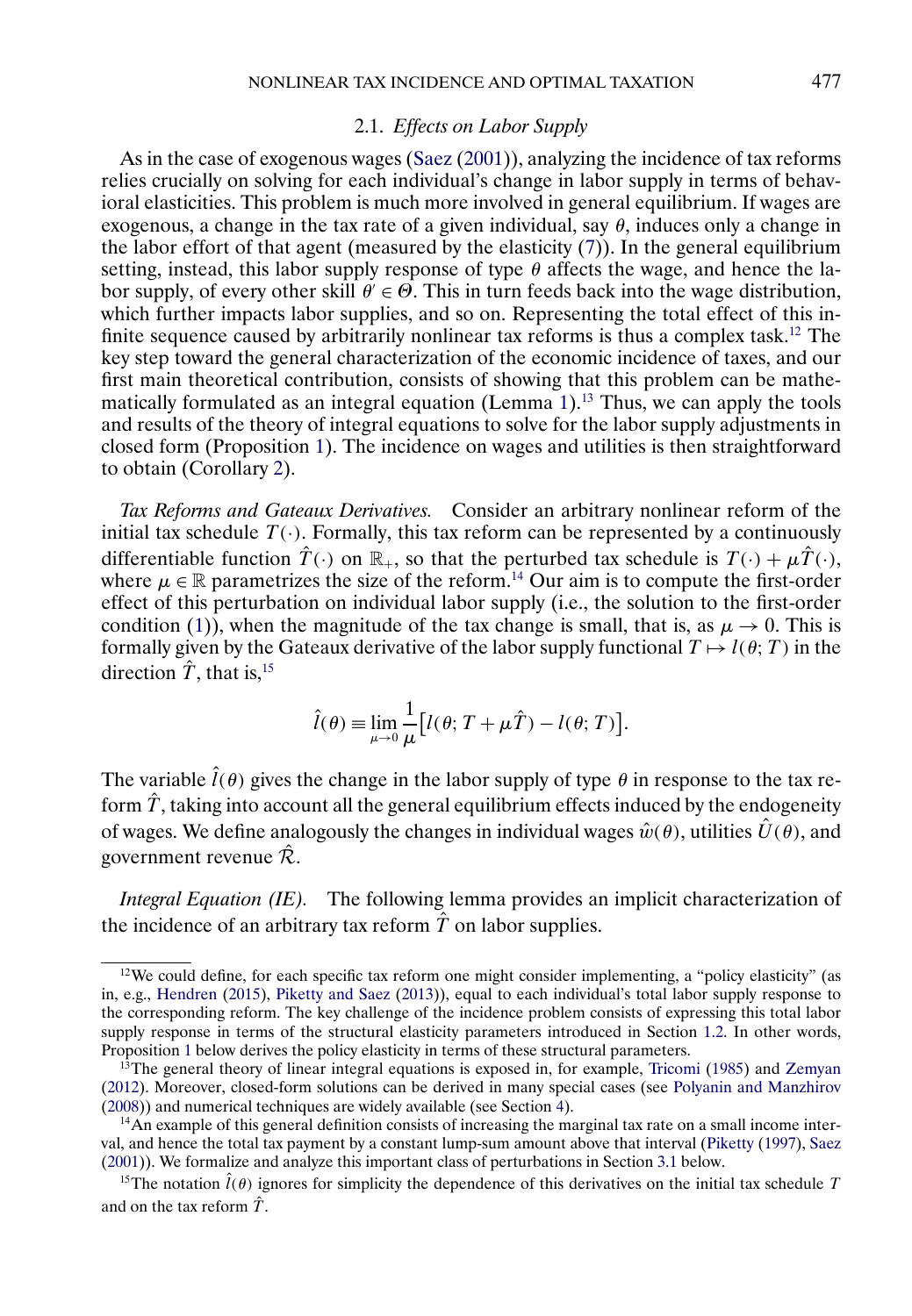<span id="page-9-0"></span>LEMMA 1: *The effect of a tax reform*  $\hat{T}$  *of the initial tax schedule*  $T$  *on individual labor*  $supplies, \hat{l}(\cdot),$  *is the solution to the functional equation: for all*  $\theta \in \Theta$ ,

$$
\frac{\hat{l}(\theta)}{l(\theta)} = -\varepsilon_r(\theta) \frac{\hat{T}'(y(\theta))}{1 - T'(y(\theta))} + \varepsilon_w(\theta) \int_{\Theta} \gamma(\theta, \theta') \frac{\hat{l}(\theta')}{l(\theta)} d\theta',\tag{8}
$$

*where*  $\varepsilon_r(\theta)$  *and*  $\varepsilon_w(\theta)$  *are the elasticities of equilibrium labor of skill*  $\theta$  *with respect to the retention rate and the wage*, *defined respectively by*

$$
\frac{1}{\varepsilon_r(\theta)} \equiv \frac{1}{\varepsilon_r^S(\theta)} + \frac{1}{\varepsilon_w^D(\theta)} \quad \text{and} \quad \frac{1}{\varepsilon_w(\theta)} \equiv \frac{1}{\varepsilon_w^S(\theta)} + \frac{1}{\varepsilon_w^D(\theta)}.
$$

Formula (8) is a linear Fredholm integral equation of the second kind with kernel  $\varepsilon_w(\theta)\gamma(\theta, \theta')$ . Its unknown, which appears under the integral sign, is the function  $\theta \mapsto \hat{l}(\theta)$ . Before deriving its solution, we start by providing the economic meaning of this equation.

Due to the reform, the retention rate  $r(\theta) = 1 - T'(y(\theta))$  of individual  $\theta$  changes, in percentage terms, by  $\frac{\hat{r}(\theta)}{r(\theta)} = -\frac{\hat{T}'(y(\theta))}{1-T'(y(\theta))}$ . This tax reform induces a direct percentage change in labor effort  $l(\theta)$  equal to  $\varepsilon_r(\theta) \frac{\hat{r}(\theta)}{r(\theta)}$ , where  $\varepsilon_r(\theta)$  is the elasticity of equilibrium labor on the market for skill  $\theta$ . This is the partial-equilibrium adjustment, obtained by considering the labor market  $\theta$  in isolation and ignoring the cross-price effects between markets. It resembles the expression  $\varepsilon_r^S(\theta) \frac{\hat{r}(\theta)}{r(\theta)}$  one would get assuming exogenous wages, with one difference: if the marginal product of labor is decreasing, that is, the labor demand curve is downward sloping, then the initial labor supply adjustment (say, decrease) due to the tax reform causes an own-wage increase determined by  $1/\varepsilon_w^D(\theta)$ , which in turn raises labor supply and dampens the initial response—hence the relevant elasticity satisfies  $\varepsilon_r(\theta) \leq$  $\varepsilon_r^{\mathcal{S}}(\theta).$ 

Now, in general equilibrium, the labor supply of type  $\theta$  is also impacted indirectly by the change in all other individuals' labor supplies, due to the skill complementarities in production. Specifically, the percentage change in labor supply of each type  $\theta'$ ,  $\frac{\hat{l}(\theta')}{l(\theta')}$ , triggers a change in the wage of type  $\theta$  equal to  $\gamma(\theta, \theta') \frac{\hat{l}(\theta')}{l(\theta')}$ , and thus a further adjustment in labor supply equal to  $\varepsilon_w(\theta)\gamma(\theta,\theta')\frac{\hat{l}(\theta')}{l(\theta')}$ . Summing these effects over skills  $\theta' \in \Theta$  leads to formula (8).

*Solution to the IE and Resolvent.* We now characterize the solution to the integral equation (8).

PROPOSITION 1: *Assume that the condition*  $\int_{\Theta^2} |\varepsilon_w(\theta)\gamma(\theta, \theta')|^2 d\theta d\theta' < 1$  *holds*.<sup>16</sup> *The unique solution to the integral equation* (8) *is given by*

$$
\frac{\hat{l}(\theta)}{l(\theta)} = -\varepsilon_r(\theta) \frac{\hat{T}'(y(\theta))}{1 - T'(y(\theta))} - \varepsilon_w(\theta) \int_{\Theta} \Gamma(\theta, \theta') \varepsilon_r(\theta') \frac{\hat{T}'(y(\theta'))}{1 - T'(y(\theta'))} d\theta', \tag{9}
$$

 $16$ This technical condition ensures that the infinite series [\(10\)](#page-10-0) converges. We provide sufficient conditions on primitives such that this condition holds. In more general cases, it can be easily verified numerically. Finally, when it is not satisfied, we can more generally express the solution to (8) with a representation similar to (9) but with a more complex resolvent (see Section 2.4 in [Zemyan](#page-24-0) [\(2012\)](#page-24-0)).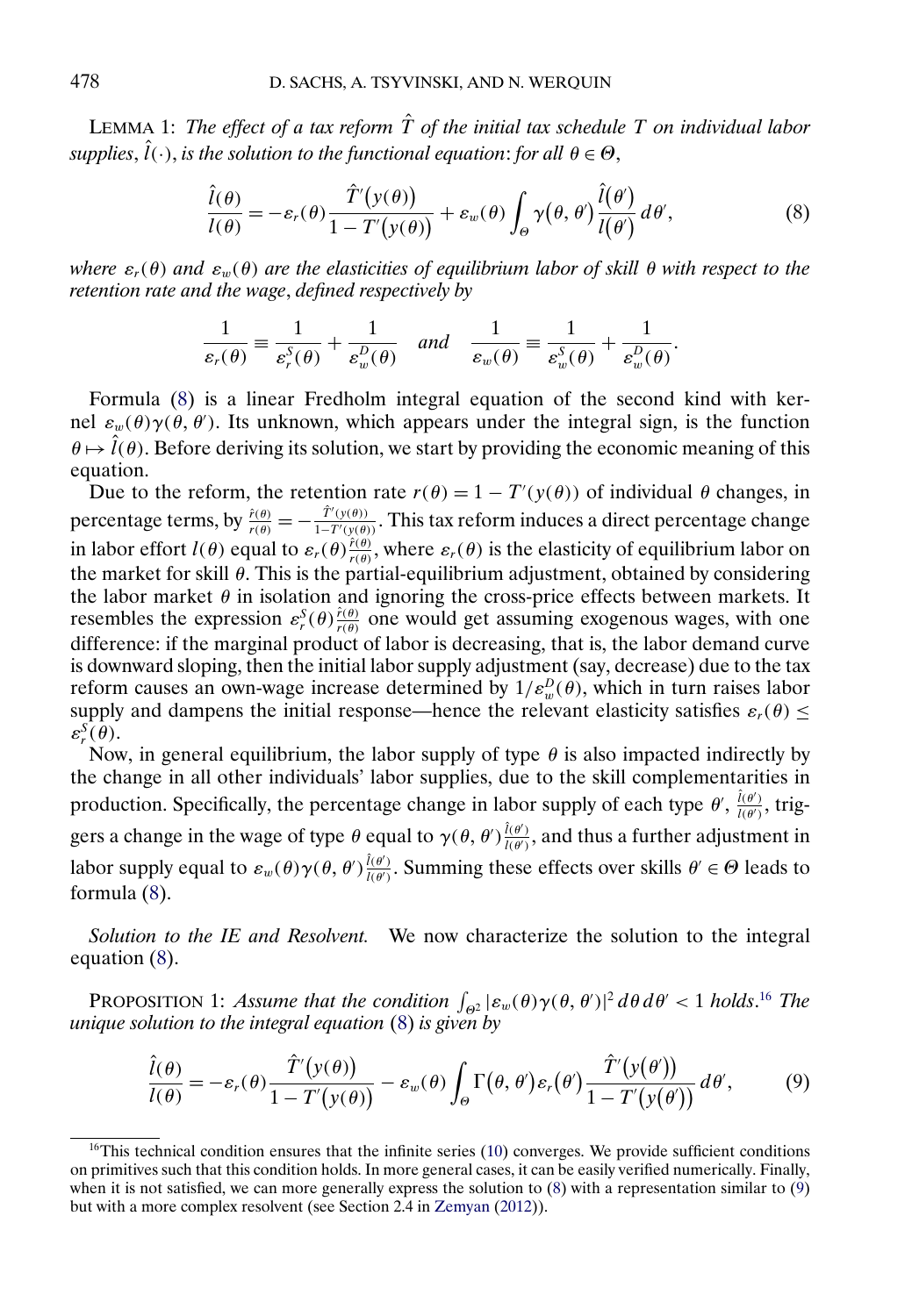<span id="page-10-0"></span>*where for all*  $(\theta, \theta') \in \Theta^2$ , *the resolvent*  $\Gamma(\theta, \theta')$  *is defined by* 

$$
\Gamma(\theta,\theta') \equiv \sum_{n=1}^{\infty} \Gamma_n(\theta,\theta'), \qquad (10)
$$

with  $\Gamma_1(\theta, \theta') = \gamma(\theta, \theta')$  and for all  $n \geq 2$ ,

$$
\Gamma_n(\theta,\theta')=\int_{\Theta}\Gamma_{n-1}(\theta,\theta'')\varepsilon_w(\theta'')\gamma(\theta'',\theta')\,d\theta''.
$$

*Sufficient conditions on primitives ensuring the convergence of the resolvent* (10) *are that the production function is CES*, *the initial tax schedule is CRP*, *and the disutility of labor is isoelastic*.

The mathematical representation [\(9\)](#page-9-0) of the solution to the integral equation [\(8\)](#page-9-0) has the following economic meaning. The first term on the right-hand side of [\(9\)](#page-9-0),  $-\varepsilon_r(\theta) \frac{\hat{T}'(y(\theta))}{1-T'(y(\theta))}$ , is the partial-equilibrium effect of the reform on labor supply  $l(\theta)$ , already described in equation [\(8\)](#page-9-0). The second (integral) term accounts for the cross-wage effects in general equilibrium. Note that this integral term has the same structure as the corresponding term in formula [\(8\)](#page-9-0), except that: (i) the unknown endogenous labor supply change  $\frac{\hat{l}(\theta')}{l(\theta')}$ is now replaced by the (known) partial-equilibrium impact  $-\varepsilon_r(\theta')\frac{\hat{T}'(y(\theta'))}{1-T'(y(\theta'))}$ ; and (ii) the structural cross-wage elasticity  $\gamma(\theta, \theta')$  is replaced by the *resolvent* cross-wage elasticity  $\Gamma(\theta,\theta').^{17}$ 

The resolvent elasticity  $\Gamma(\theta, \theta')$ , defined by the series (10), expresses the total effect of the labor supply of type  $\theta'$  on the wage of type  $\theta$ . That is, it accounts for the infinite sequence of general-equilibrium adjustments induced by the complementarities in production. The first iterated kernel ( $n = 1$ ) in the series (10) is simply  $\Gamma_1(\theta, \theta') = \gamma(\theta, \theta')$ . It accounts for the impact of the labor supply of type  $\theta$  on the wage of type  $\theta$  through direct cross-wage effects. The second iterated kernel  $(n = 2)$  in (10) accounts for the impact of the labor supply of  $\theta'$  on the wage of  $\theta$ , indirectly through the behavior of third parties  $\theta''$ . This term reads

$$
\Gamma_2(\theta,\theta') = \int_{\Theta} \gamma(\theta,\theta'') \varepsilon_w(\theta'') \gamma(\theta'',\theta') d\theta''.
$$
 (11)

For any  $\theta'$ , a percentage change in the labor supply of  $\theta'$  induces a percentage change in the wage of any other type  $\theta''$  by  $\gamma(\theta'', \theta')$ , and hence a percentage change in the labor supply of  $\theta''$  given by  $\varepsilon_w(\theta'')\gamma(\theta'',\theta')$ . This in turn affects the wage of type  $\theta$  by the amount  $\gamma(\theta, \theta'')\varepsilon_w(\theta'')\gamma(\theta'', \theta')$ . Summing over all intermediate types  $\theta''$  leads to expression (11). An inductive reasoning shows similarly that the terms  $n \ge 3$  in the resolvent series (10) account for the impact of the labor supply of  $\theta'$  on the wage of  $\theta$  through n successive stages of cross-wage effects, for example, for  $n = 3$ ,  $\theta' \rightarrow \theta'' \rightarrow \theta''' \rightarrow \theta$ .

<sup>&</sup>lt;sup>17</sup>For applied purposes, one can use both the structural parameters  $\gamma(\theta, \theta')$  or the resolvent parameters  $\Gamma(\theta, \theta')$  as primitive cross-wage elasticity variables—our tax incidence formulas can be expressed in terms of either of them. Some empirical studies may evaluate the structural parameters  $\gamma(\theta, \theta')$  of the production function directly, while others may estimate the full general-equilibrium impact  $\Gamma(\theta, \theta')$ , including the spillovers generated by the initial shock. In the latter case, it may be useful to recover the structural elasticities  $\gamma(\theta, \theta')$ as a function of the higher-order elasticities  $\Gamma(\theta, \theta')$ , for example, for counterfactual analysis. It is straightforward to show that  $\gamma(\theta, \theta')$  can be expressed as the solution to an integral equation with a kernel determined by  $\Gamma(\theta, \theta')$ .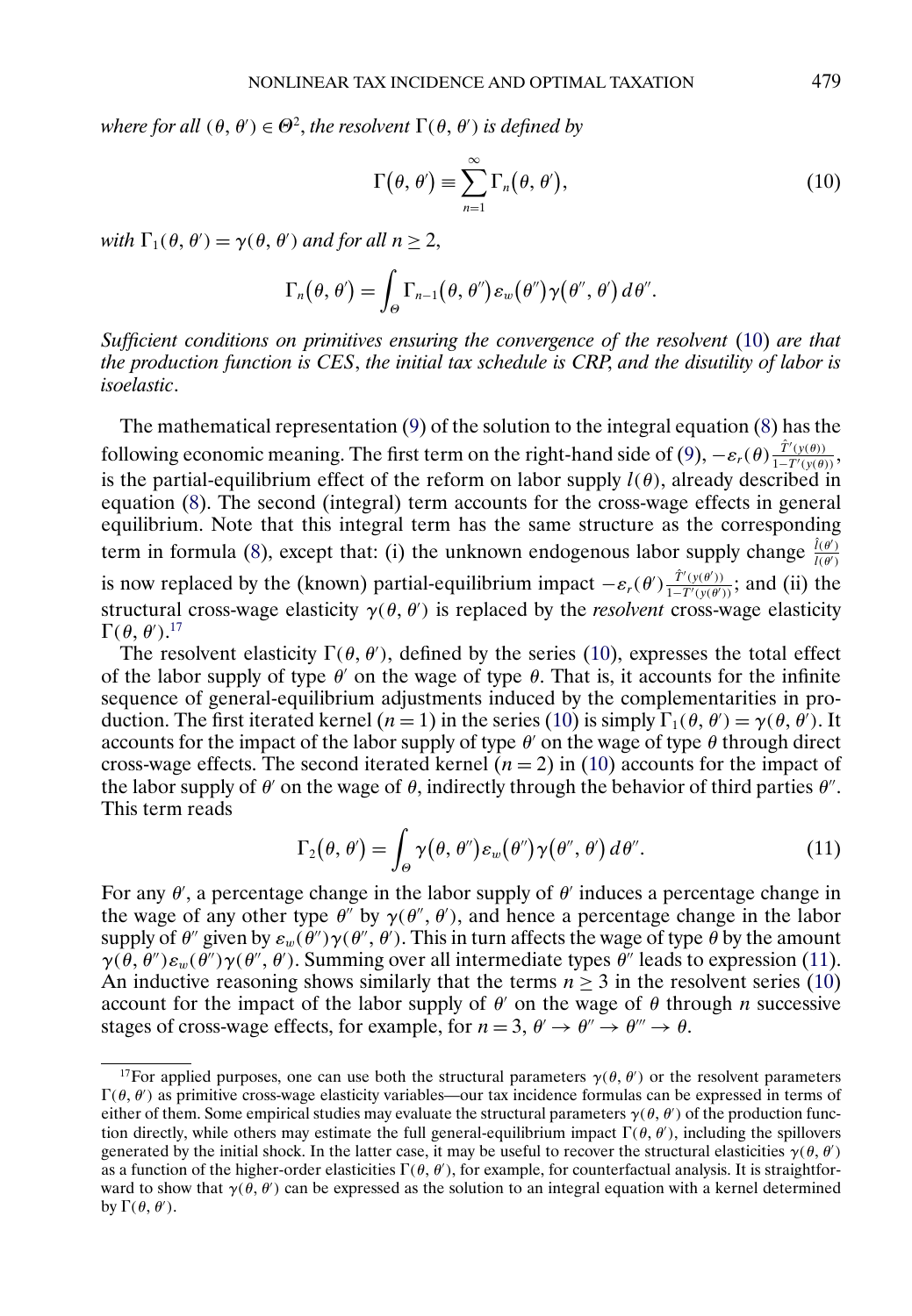<span id="page-11-0"></span>*The Case of Separable Cross-Wage Elasticities.* A particularly tractable special case of Proposition [1](#page-9-0) is obtained when the cross-wage elasticities are multiplicatively separable between skills. This occurs in particular when the production function is CES (in which case  $\gamma(\theta, \theta')$  depends only on  $\theta'$ ) or, more generally, homothetic with a single aggregator (HSA, see [Matsuyama and Ushchev](#page-24-0) [\(2017\)](#page-24-0)). The following corollary shows that in this case, each round of general equilibrium effects, that is, each term in the series [\(10\)](#page-10-0), is a fraction of the first round—so that the resolvent cross-wage elasticity  $\Gamma(\theta, \theta')$  is directly proportional to the structural elasticity  $\gamma(\theta, \theta')$ .

COROLLARY 1: Suppose that there exist functions  $\gamma_1$  and  $\gamma_2$  such that for all  $(\theta, \theta')$ ,  $\gamma(\theta, \theta') = \gamma_1(\theta) \gamma_2(\theta')$ . *The resolvent cross-wage elasticities are then given by* 

$$
\Gamma(\theta, \theta') = \frac{\gamma(\theta, \theta')}{1 - \int_{\Theta} \varepsilon_w(s) \gamma(s, s) ds}.
$$
\n(12)

*In particular*, *if the production function is CES*, *the integral in the denominator of* (12) *is equal to*  $\frac{1}{\sigma E_y} \mathbb{E}[y \varepsilon_w(y)].$ 

# 2.2. *Effects on Wages and Utility*

We can now easily obtain the incidence of an arbitrary tax reform  $\hat{T}$  on individual wages and utilities.

COROLLARY 2: *The incidence of a tax reform*  $\hat{T}$  *of the initial tax schedule* T *on individual wages*,  $\hat{w}(\cdot)$ , *is given by* 

$$
\frac{\hat{w}(\theta)}{w(\theta)} = \frac{1}{\varepsilon_w^S(\theta)} \bigg[ \varepsilon_r^S(\theta) \frac{\hat{T}'(y(\theta))}{1 - T'(y(\theta))} + \frac{\hat{l}(\theta)}{l(\theta)} \bigg],\tag{13}
$$

*for all* θ ∈ Θ, *where the labor supply response* ˆ l(θ) *is given by* [\(9\)](#page-9-0). *The incidence on individual utilities*,  $\hat{U}(\cdot)$ , *is given by* 

$$
\hat{U}(\theta) = -\hat{T}(y(\theta)) + (1 - T'(y(\theta)))y(\theta)\frac{\hat{w}(\theta)}{w(\theta)}.
$$
\n(14)

Equation (13) gives the changes in individual wages due to the tax reform  $\hat{T}$ , as a function of the labor supply changes characterized by Proposition [1.](#page-9-0) Its interpretation is straightforward: multiplying both sides of (13) by  $\varepsilon_w^S(\theta)$  gives the percentage adjustment of type- $\theta$  labor supply,  $\frac{\hat{l}(\theta)}{l(\theta)}$ , as the sum of its response in the case of exogenous wages,  $-\varepsilon_r^S \frac{\hat{T}'}{1-T'}$ , and the effect induced by the percentage wage change,  $\varepsilon_w^S \times \frac{\hat{w}}{w}$ .

Equation (14) gives the impact of the reform on individual welfare. The first term in the right-hand side,  $-\hat{T}(y(\theta))$ , is due to the fact that a higher tax payment makes the individual poorer, and hence reduces utility. The second term accounts for the change in net income due to the wage adjustment  $\hat{w}(\theta)$ , given by equation (13). If wages were exogenous, so that  $\hat{w}(\theta) = 0$  in (14), the utility of agent  $\theta$  would respond one-for-one to changes in the total tax payment  $\hat{T}(y(\theta))$ ; in particular, by the envelope theorem, it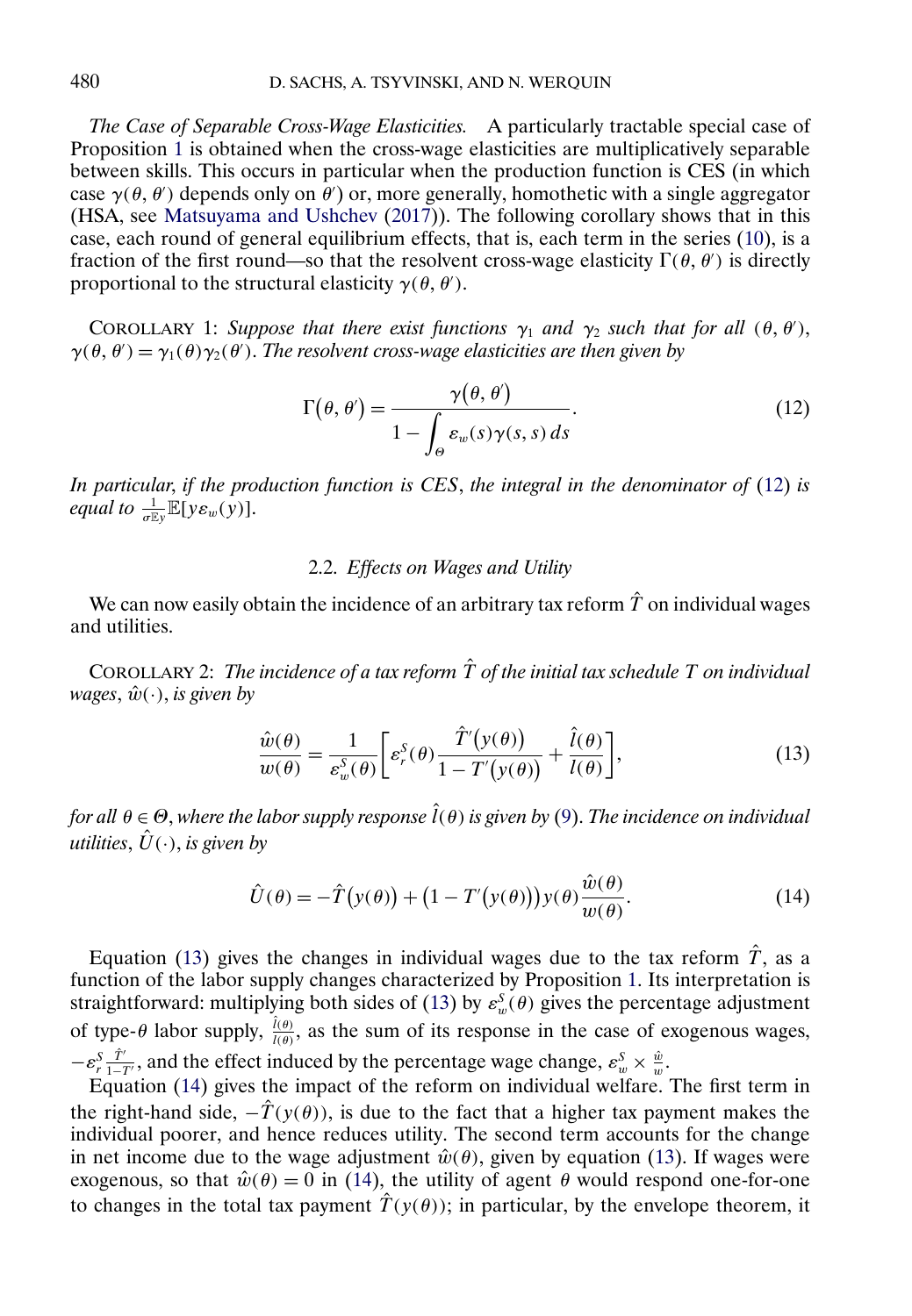<span id="page-12-0"></span>would not be affected by changes in the marginal tax rate  $\hat{T}'(y(\theta))$ . In general equilibrium, however, this is no longer true because marginal tax rates cause labor supply adjustments which in turn affect wages (second term in  $(14)$ ), and hence utilities. We can easily show that if all pairs of types are Edgeworth complements and the assignment of workers to tasks is exogenous, then a higher marginal tax rate at income  $y(\tilde{\theta})$  raises the utility of agents with skill  $\theta$  and lowers that of all other agents.

# 3. EFFECTS OF TAX REFORMS ON GOVERNMENT REVENUE

The impact of a tax reform  $\hat{T}$  on government revenue follows directly from the changes in equilibrium labor and wages:

$$
\hat{\mathcal{R}}(\hat{T}) = \int_{\Theta} \hat{T}(y(\theta)) f(\theta) d\theta + \int_{\Theta} T'(y(\theta)) \left[ \frac{\hat{l}(\theta)}{l(\theta)} + \frac{\hat{w}(\theta)}{w(\theta)} \right] y(\theta) f(\theta) d\theta.
$$
 (15)

The first term on the right-hand side of (15) is the statutory effect of the tax reform  $\hat{T}(\cdot)$ , that is, the mechanical change in government revenue assuming that the individual's labor supply and wage remain constant. The second term is the behavioral effect of the reform. The labor supply and wage adjustments  $\hat{l}(\theta)$  and  $\hat{w}(\theta)$  both induce a change in government revenue proportional to the marginal tax rate  $T'(y(\theta))$ . Summing these effects over all individuals using the density  $f(\cdot)$  leads to equation (15). The remainder of this section is devoted to deriving the economic implications of this formula. The proofs and technical details are gathered in Appendix C.

### 3.1. *Preliminaries*

*Elementary Tax Reforms.* From now on, we focus without loss of generality on a specific class of "elementary" tax reforms, represented by the step function  $\hat{T}(y) =$  $(1 - F_Y(y^*))^{-1} \mathbb{I}_{\{y \geq y^*\}}$  for a given income level  $y^*$ .<sup>18</sup> That is, the total tax liability increases by the constant amount  $(1 - F_Y(y^*))^{-1}$  for any income y above y<sup>\*</sup>, and the marginal tax rates are perturbed by the Dirac delta function at income y<sup>\*</sup>, that is,  $\hat{T}'(y)$  =  $(1 - F_Y(y^*))^{-1} \delta(y - y^*)$ . Intuitively, this reform consists of raising the marginal tax rate at only one income level  $y^* \in \mathbb{R}_+$ , which implies a uniform increase in the total tax payment of agents with income  $y > y^*$ .<sup>19</sup> The normalization by  $(1 - F_Y(y^*))^{-1}$  implies that the statutory increase in government revenue due to the reform (i.e., the first term on the r.h.s. of (15)) is equal to \$1. We denote by  $\hat{\mathcal{R}}(y^*)$  the total effect (15) of this elementary tax reform on government revenue. $^{20}$ 

<sup>&</sup>lt;sup>18</sup>Note that the function  $\mathbb{I}_{\{y\geq y^*\}}$  is not differentiable. We can nevertheless use our theory to analyze this reform by applying [\(9\)](#page-9-0) to a sequence of smooth perturbations  $\{\hat{T}'_n(y)\}_{n\geq 1}$  that converges to the Dirac delta function δ(y − y<sup>∗</sup>). This notation simplifies the exposition and is made only for convenience. All our formulas can be easily written for any smooth tax reform  $\hat{T}$  rather than step functions.

<sup>&</sup>lt;sup>19</sup>Heuristically, consider a perturbation that raises the marginal tax rate by  $dT'$  on a small income interval [y<sup>∗</sup> – dy, y<sup>∗</sup>], so that the total tax payment above income y<sup>∗</sup> raises by the amount dT' × dy equal to, say, \$1. This class of tax reforms has been introduced by [Piketty](#page-24-0) [\(1997\)](#page-24-0), [Saez](#page-24-0) [\(2001\)](#page-24-0). Then shrink the size of the income interval on which the tax rate is increased, that is,  $dy \rightarrow 0$ , while keeping the increase in the tax payment above y<sup>∗</sup> fixed at \$1. The limit of the marginal tax rate increase dT' is the Dirac measure at y<sup>∗</sup>, and the change in the total tax bill converges to its c.d.f., the step function  $\mathbb{I}_{\{y>y^*\}}$ .

<sup>&</sup>lt;sup>20</sup>Any tax reform  $\hat{T}$  can be expressed as a linear combination of such income-specific elementary perturbations: the incidence on tax revenue is given by  $\hat{\mathcal{R}}(\hat{T}) = \int \hat{\mathcal{R}}(y^*)(1 - F_Y(y^*))\hat{T}'(y^*) dy^*$ . See [Golosov, Tsyvinski,](#page-23-0) [and Werquin](#page-23-0) [\(2014\)](#page-23-0) for details.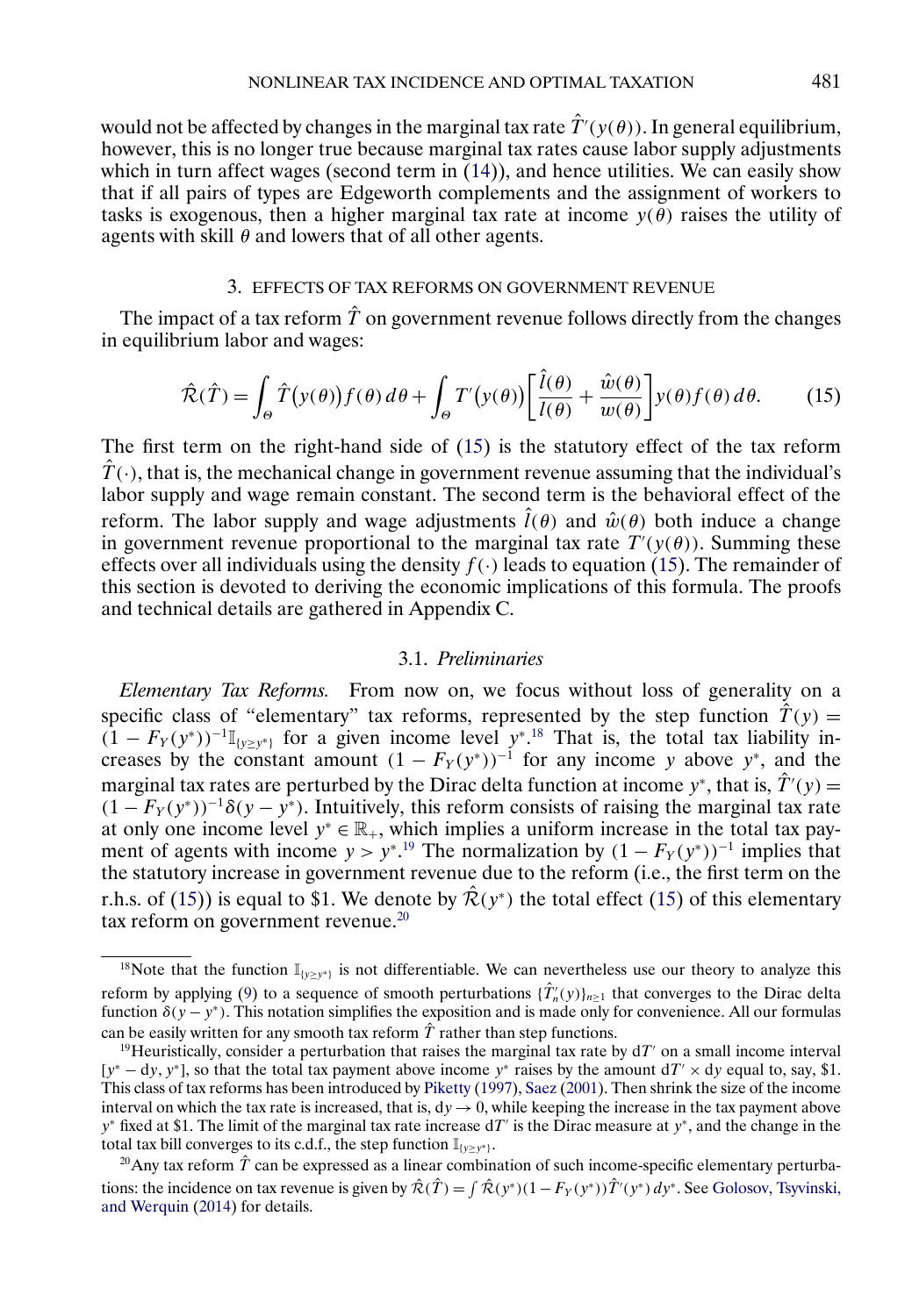<span id="page-13-0"></span>*Exogenous Wage Benchmark.* In the case of exogenous wages, the incidence on gov-ernment revenue is given by expression [\(15\)](#page-12-0) with  $\hat{w}(\theta) = 0$  and  $\hat{l}(\theta) = -\varepsilon_r^S(\theta) \frac{\hat{T}'(y(\theta))}{1 - T'(y(\theta))}$ . Applying this formula to the elementary tax reform at income  $y^*$  easily leads to (see [Saez](#page-24-0) [\(2001\)](#page-24-0)):

$$
\hat{\mathcal{R}}_{\text{ex}}(y^*) = 1 - T'(y^*) \frac{\varepsilon_r^S(y^*)}{1 - T'(y^*)} \frac{y^* f_Y(y^*)}{1 - F_Y(y^*)}.
$$
\n(16)

Equation (16) expresses the impact of an increase in the marginal tax rate at income  $y^*$ as the sum of the statutory increase in government revenue, which is normalized to \$1 by construction, and the behavioral revenue loss equal to the product of: (i) the endogenous reduction in the labor income of agent  $y^*$ ,  $\frac{y^*}{1-T'(y^*)} \varepsilon_r^S(y^*)$ ; (ii) the share  $T'(y^*)$  of this income change that accrues to the government; and (iii) the hazard rate of the income distribution,  $\frac{f_Y(y^*)}{1-F_Y(y^*)}$ . The hazard rate is a cost-benefit ratio that measures the fraction  $f_Y(y^*)$ of agents whose labor supply is distorted by the reform, relative to the fraction  $1 - F_Y(y^*)$ of agents whose tax bill increases lump-sum. Note that the second term in the right-hand side of (16),  $\varepsilon_r^S \frac{T'}{1-T} \frac{y*f_y}{1-F_y}$ , is the marginal excess burden of a tax reform: it captures how much revenue, per unit of mechanical increase in taxes, is lost through adjustments in behavior.

# 3.2. *Effects on Government Revenue*

We now derive and analyze the incidence of tax reforms on government revenue in general equilibrium and compare it to the expression (16) obtained assuming exogenous wages.

PROPOSITION 2: *The incidence of the elementary tax reform at income* y<sup>∗</sup> *on government revenue is given by*

$$
\hat{\mathcal{R}}(y^*) = \hat{\mathcal{R}}_{ex}(y^*) + \frac{\varepsilon_r(y^*)}{1 - T'(y^*)} \times \int [T'(y^*)(1 + \varepsilon_w^S(y^*)) - T'(y)(1 + \varepsilon_w^S(y))] \bar{\Gamma}(y, y^*) \frac{y f_Y(y)}{1 - F_Y(y^*)} dy, (17)
$$

where  $\bar{\Gamma}(y, y^*) \equiv (1 + \frac{\varepsilon_w^S(y)}{\varepsilon_w^D(y)})^{-1} \Gamma(y, y^*)$  are normalized resolvent cross-wage elasticities.

To understand formula (17), it is useful to first sketch its proof. The direct effect of the marginal tax rate increase at income  $y^*$  is to lower the labor supply of these agents proportionally to  $\varepsilon_r(y^*)$ . This induces two additional effects in general equilibrium. First, complementarities in production imply that the wage of any agent with income  $y \neq y^*$ changes (say, decreases), in percentage terms, by  $\Gamma(y, y^*)\varepsilon_r(y^*)$ , so that their income decreases by  $(1 + \varepsilon_w^S(y))y\Gamma(y, y^*)\varepsilon_r(y^*)$ . A share  $T'(y)$  of this income loss accrues to the government, leading to the second term in the square brackets of (17). Second, the nonconstant marginal product of labor implies that the wage of agents with income y<sup>∗</sup> changes (say, increases), in percentage terms, by  $\frac{1}{\varepsilon_w^D(y^*)} \varepsilon_r(y^*)$ . Thus their income increases by  $(1 + \varepsilon_w^S(y^*))y^* \frac{1}{\varepsilon_w^D(y^*)} \varepsilon_r(y^*)$ , a share  $T'(y^*)$  of which accrues to the government. The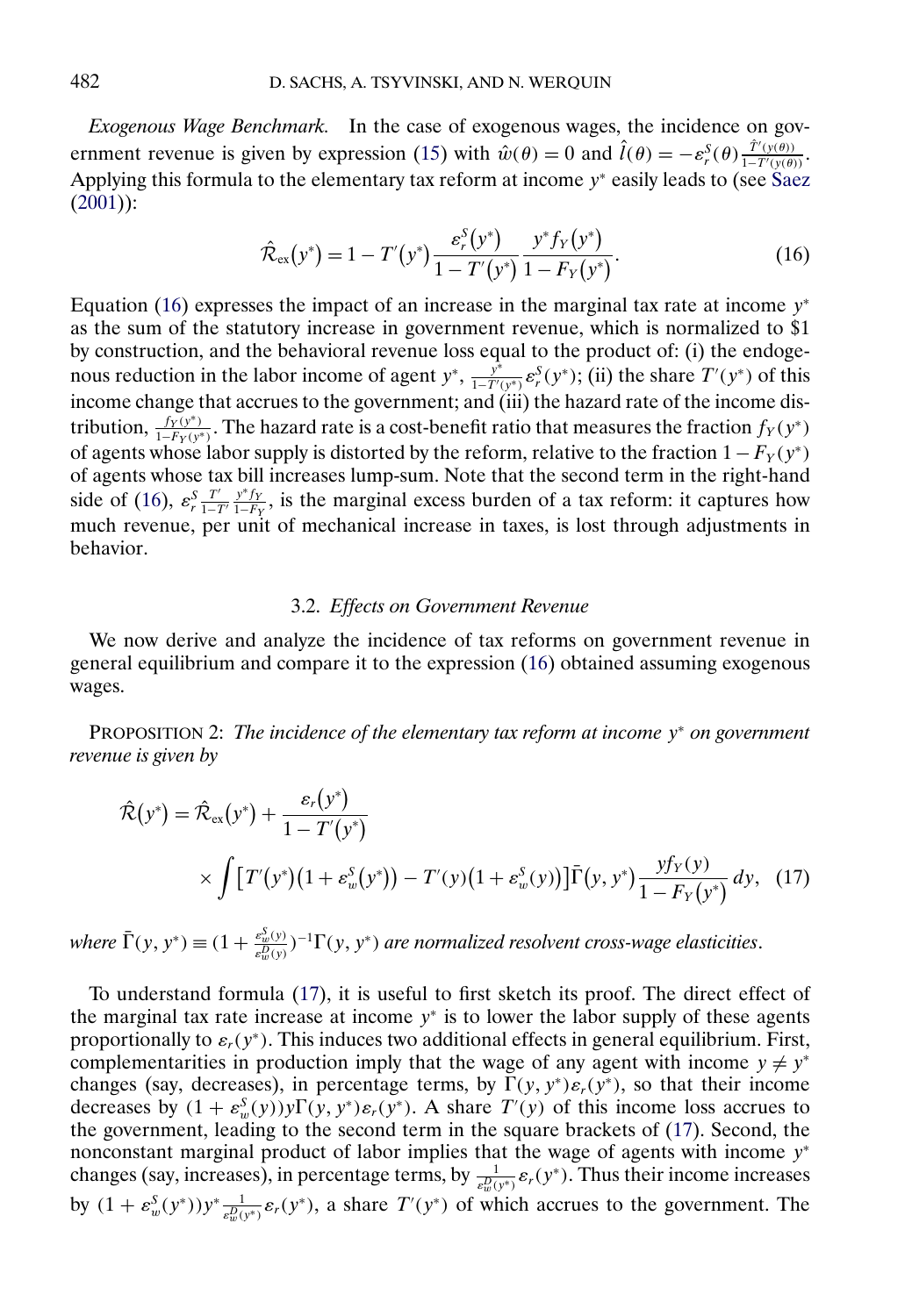<span id="page-14-0"></span>key step is then to sum over the whole population and apply Euler's homogeneous function theorem. Constant returns to scale imply that the own-wage gains of agents with income y<sup>∗</sup> are exactly compensated by the aggregate cross-wage losses of the other incomes  $y \neq y^{*}$ .<sup>21</sup> This gives an expression for the own-wage elasticity  $\frac{1}{\varepsilon_w^D(y^*)}$  as an integral of the cross-wage elasticities  $\Gamma(y, y^*)$  and leads to the first term in the square brackets of  $(17)$ .

We now derive the economic implications of Proposition [2.](#page-13-0) To do so, assume that the labor supply elasticities  $\varepsilon_w^S(\cdot)$  are constant (independent of y), which occurs if the disutility of labor is isoelastic and the initial tax schedule is CRP. Since the wage changes of all agents cancel in the aggregate by Euler's theorem, this assumption implies that the income changes of all agents also cancel once we account for the labor supply adjustments. That is, the reshuffling of wages due to the tax reform has distributional effects but keeps the economy's aggregate income constant. This observation turns out to be crucial, as we now discuss.

*Linear Tax Schedule.* Suppose first that the initial tax schedule is linear. Since the elasticities  $\varepsilon_w^S(\cdot)$  are constant, they can be taken out of the integral in formula [\(17\)](#page-13-0) and we immediately obtain that the square bracket is equal to zero. Indeed, by Euler's theorem and the fact that every agent faces the same marginal tax rate, the government's tax revenue gain coming from the higher income of agents  $y^*$  is exactly compensated by the tax revenue gains or losses coming from the rest of the population. Therefore, tax reforms have the same effect on tax revenue as in the environment with exogenous wages.

COROLLARY 3: *Suppose that the disutility of labor is isoelastic and the initial tax schedule is linear*. *Then the incidence of an arbitrary tax reform on government revenue is identical to that obtained assuming exogenous wages:*  $\hat{\mathcal{R}}(y^*) = \hat{\mathcal{R}}_{ex}(y^*)$  *for all*  $y^*$ .

*Nonlinear Tax Schedule.* Suppose now, more generally, that the initial tax schedule is nonlinear. As above, aggregate income remains unchanged in response to a tax reform. However, the distributional implications of the tax reform now lead to non-trivial effects on government revenue, that is, the square bracket in formula [\(17\)](#page-13-0) is nonzero. Indeed, a zero-sum transfer of income from one agent to another is no longer neutral since these workers pay different tax rates to the government on their respective income gains and losses. To further characterize the general-equilibrium contribution to government revenue when the tax schedule is nonlinear, assume that the elasticities of labor demand  $\varepsilon_w^D(\cdot)$  are also constant, which occurs either when the production function is CES, or in the microfoundation of Section [1.3.](#page-6-0) The general formula of Proposition [2](#page-13-0) can then be simplified as follows.

 $21$ Euler's homogeneous function theorem in its most standard form is written in terms of the structural cross-wage elasticities  $\gamma(y, y^*)$ . This first round of wage changes then induces labor supply changes, which in turn lead to further rounds of own- and cross-wage effects in general equilibrium. Because Euler's theorem applies at every stage, the aggregate effect of all these wage adjustments is again equal to zero, so that the relationship can be expressed in terms of the resolvent cross-wage elasticities  $\Gamma(y, y^*)$ .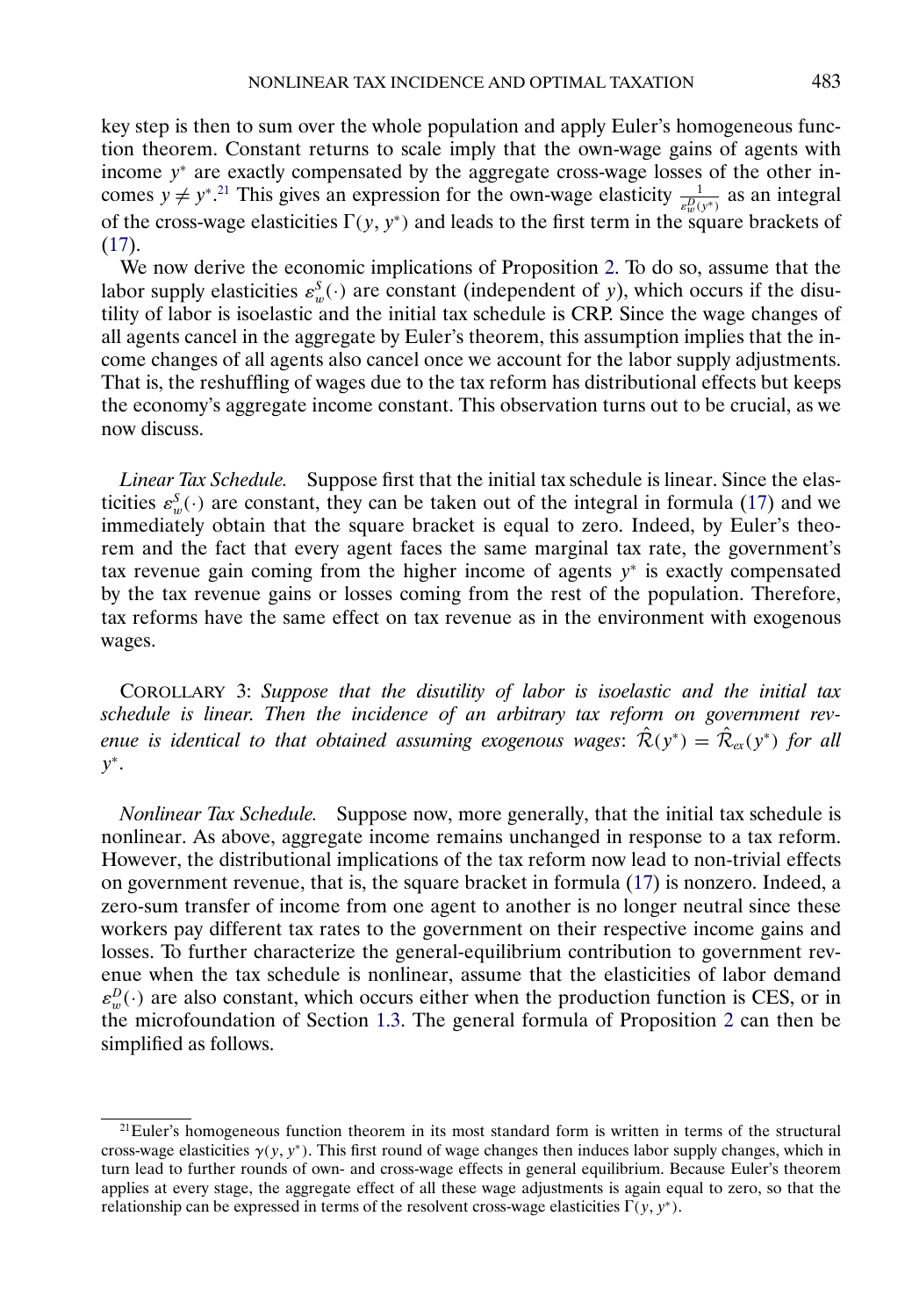<span id="page-15-0"></span>COROLLARY 4: *Suppose that the disutility of labor is isoelastic*, *the initial tax schedule is CRP*, *and the labor demand elasticities are constant*. *We then have*

$$
\hat{\mathcal{R}}(y^*) = \hat{\mathcal{R}}_{\text{ex}}(y^*) + \frac{\varepsilon_r}{1 - T'(y^*)} \frac{y^* f_Y(y^*)}{1 - F_Y(y^*)} (1 + \varepsilon_w^S) \times \left\{ \frac{1}{\varepsilon_w^D} (T'(y^*) - \mathbb{E}[T'(y)]) - \frac{1}{y^* f_Y(y^*)} \text{Cov}(T'(y); y \bar{\Gamma}(y, y^*)) \right\}.
$$
\n(18)

(i) *If the production function is CES*, *then the covariance term on the right-hand side of* (18) *is constant.*<sup>22</sup> *Letting*  $\phi = \frac{1+\varepsilon_w^S}{\sigma+\varepsilon_w^S}$  *and*  $\overline{T}' = \mathbb{E}[yT'(y)]/\mathbb{E}y$ , *we then obtain* 

$$
\hat{\mathcal{R}}(y^*) = \hat{\mathcal{R}}_{\text{ex}}(y^*) + \phi \,\varepsilon_r^S \frac{T'(y^*) - \bar{T}'}{1 - T'(y^*)} \frac{y^* f_Y(y^*)}{1 - F_Y(y^*)},\tag{19}
$$

(ii) *If the production function is microfounded as in the assignment model of Section* [1.3,](#page-6-0) *then*  $1/\varepsilon_w^D(y) = 0$  *for all y, so that the first term in the curly brackets of* (18) *is equal to zero.* 

Corollary [4](#page-14-0) delivers novel and important insights. We first discuss both special cases of formula (18) in turn and then conclude on the economic consequences of this result.

*CES Production.* Consider first the case where the production function is CES. Suppose that the marginal tax rates are increasing in the initial economy, that is, the rate of progressivity is  $p > 0$ . Consider a reform that raises the marginal tax rate at income y<sup>\*</sup>. Thus the labor supply of agents with income  $y^*$  decreases, which in turn raises their own wage and lowers everyone else's wage. As explained above, by Euler's homogeneous function theorem and the fact that the labor supply elasticities are constant, the resulting income gain of agents with income y<sup>∗</sup> is exactly compensated in the aggregate by the income losses of the other agents  $y \neq y^*$ . Now suppose that agents with income y<sup>∗</sup> are high income earners, so that their marginal tax rate  $T'(y^*)$  is larger than the (income-weighted) average marginal tax rate  $\bar{T}$  in the population. Then the government's revenue gain coming from the higher income of agents  $y^*$ , which is proportional to  $T'(y^*)$ , more than compensates the tax revenue loss coming from the rest of the population, which is proportional to  $\overline{T}$ . We therefore obtain that  $\hat{\mathcal{R}}(y^*) > \hat{\mathcal{R}}_{ex}(y^*)$ . Therefore, formula (19) implies that the general-equilibrium contribution of the tax reform on government revenue is positive (resp., negative) if the marginal tax rate at  $y^*$  is larger (resp., smaller) than the incomeweighted average marginal tax rate in the economy. Moreover, the larger the income  $y^*$ at which the marginal tax rate is increased, the larger the gain in government revenue relative to the exogenous-wage setting. That is, "trickle-down" forces imply higher benefits of *raising*, not lowering, the marginal tax rates on high incomes.23

*Endogenous Assignment.* Consider next the case where the production function is microfounded as in Section [1.3,](#page-6-0) with endogenous and costless sorting of skills into tasks. In this case, the inverse labor demand elasticities  $1/\varepsilon_w^D$  are equal to zero and equation

<sup>&</sup>lt;sup>22</sup>This is because we then have  $\overline{\Gamma}(y, y^*) = \gamma(y, y^*) = \frac{1}{\sigma \mathbb{E}[y]} y^* f_Y(y^*)$ .

<sup>&</sup>lt;sup>23</sup>We would obtain the opposite result if the initial tax rate were regressive (i.e.,  $p < 0$ ). The benefits of raising the top marginal tax rates would then be smaller than with exogenous wages.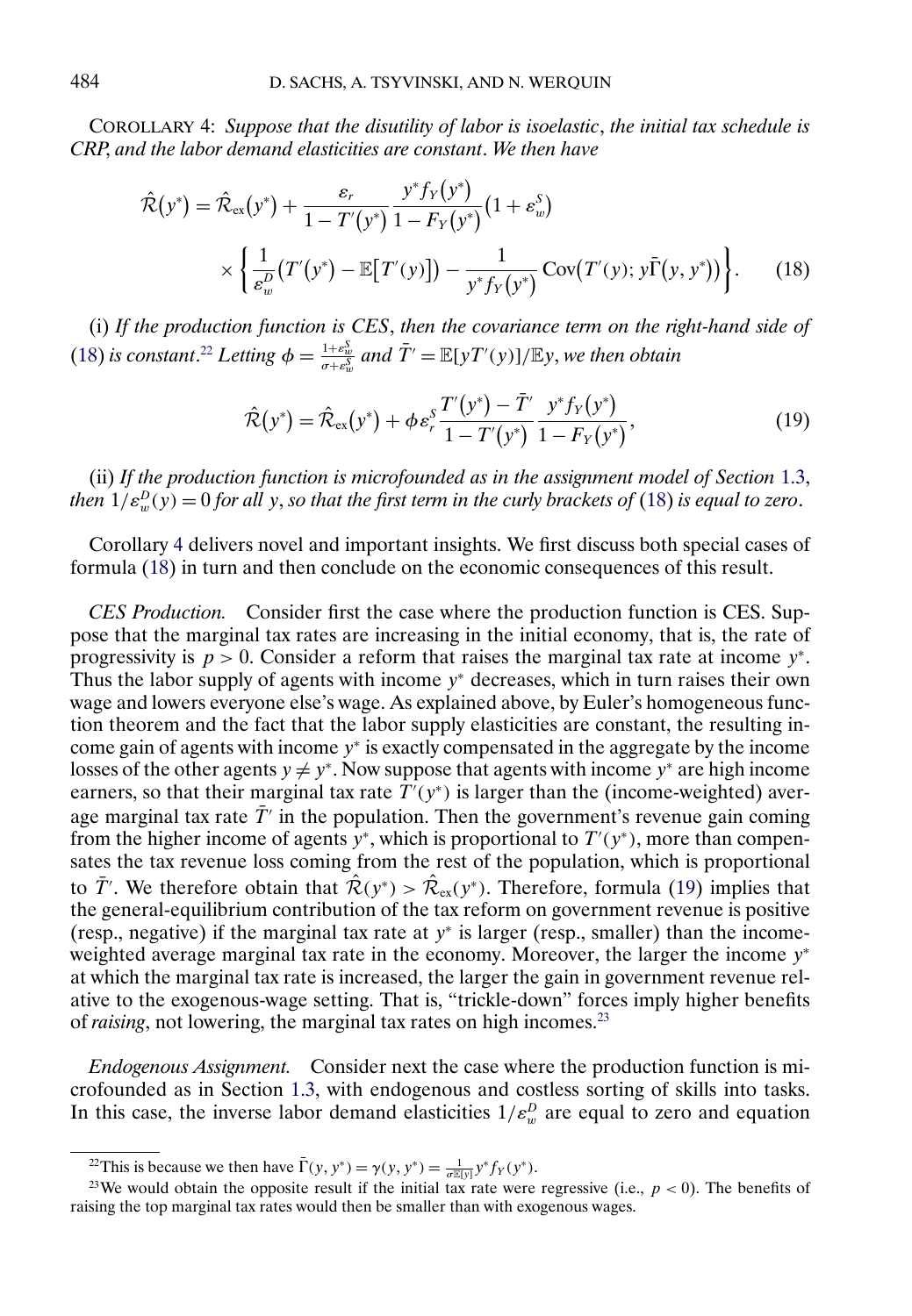<span id="page-16-0"></span>[\(18\)](#page-15-0) implies that the general-equilibrium contribution to the excess burden of the elementary tax reform is determined by the covariance between the initial marginal tax rates  $T'(\cdot)$  and the production complementarities  $\overline{\Gamma}(\cdot, y^*)$  with agent y<sup>\*</sup>. If this covariance is positive (resp., negative) at a given income  $y^*$ , then the general-equilibrium forces raise (resp., lower) the cost of increasing the marginal tax rate at income y<sup>∗</sup>, compared to the exogenous-wage benchmark [\(16\)](#page-13-0). Moreover, if this covariance is increasing with y<sup>∗</sup> (resp., decreasing), then the general-equilibrium forces raise (resp., lower) the cost of increasing the progressivity of the tax code. Section 4 evaluates this formula numerically for the calibrated values of the cross-wage elasticities, but we can already anticipate the qualitative results. The left panel of Figure [1](#page-7-0) above clearly shows that the covariance between incomes and the cross-wage elasticities is positive for low values of  $y^*$  (dotted curve) and negative for large values of  $y^*$  (dashed-dotted curve). Therefore, if the marginal tax rates are initially increasing with income, the covariance term  $Cov(T'(y); y\overline{\Gamma}(y, y^*))$  decreases with y<sup>∗</sup>. Consequently, the same qualitative insight as in the CES model holds: the general-equilibrium contribution to government revenue of a tax increase at income y<sup>∗</sup> increases with y<sup>∗</sup>. In other words, both terms in the curly brackets of formula [\(18\)](#page-15-0) push in the same direction.

*Conclusion: Progressivity and Trickle-Down.* The previous discussion implies that, starting from a progressive tax schedule, the standard partial-equilibrium formula [\(16\)](#page-13-0) underestimates the tax revenue (or, equivalently, Rawlsian social welfare) gains from raising the marginal tax rates at the top and lowering them at the bottom. In other words, the standard model underestimates the benefits of raising the progressivity of the tax code.<sup>24</sup> Conversely, starting from a regressive tax schedule, the partial-equilibrium formula overestimates the gains (or underestimates the losses) from increasing marginal tax rates at the top. Thus, contrary to conventional wisdom that is based on optimal tax theory (see, e.g., [Stiglitz](#page-24-0) [\(1982\)](#page-24-0), [Rothschild and Scheuer](#page-24-0) [\(2013\)](#page-24-0) and Section [5](#page-19-0) below), the trickle-down forces caused by the endogeneity of wages may either raise or lower the benefits of raising high-income tax rates, depending on the shape of marginal tax rates in the initial tax system. In particular, since the tax code in the U.S. is progressive [\(Heathcote, Storesletten,](#page-23-0) [and Violante](#page-23-0) [\(2017\)](#page-23-0)), the benefits of raising further its progressivity (i.e., of increasing the marginal tax rates on high incomes) are larger than a model with fixed wages would predict. We therefore conclude that one should be cautious, in practice, when applying the insights of the theory of optimal taxation in general equilibrium to partial reforms of a suboptimal tax code.

## 4. NUMERICAL SIMULATIONS

We calibrate our model to the U.S. economy and evaluate quantitatively the effects of elementary tax reforms on government revenue using formula [\(18\)](#page-15-0). First, in Section [4.1,](#page-17-0) we assume that the production function is CES and show that the general-equilibrium effects are sizeable. Second, in Section [4.2,](#page-18-0) we combine our calibration with that of [Ales,](#page-23-0) [Kurnaz, and Sleet](#page-23-0) [\(2015\)](#page-23-0) to evaluate our formulas in the environment with endogenous skill-to-task assignment. Details and robustness checks are provided in Appendix E.

 $^{24}$  $^{24}$  $^{24}$ In Appendix D, we extend Corollary 4 to the case where agents' utility functions have income effects. This adds a term that dampens the result, but does not overturn it quantitatively for empirically reasonable values of the parameters.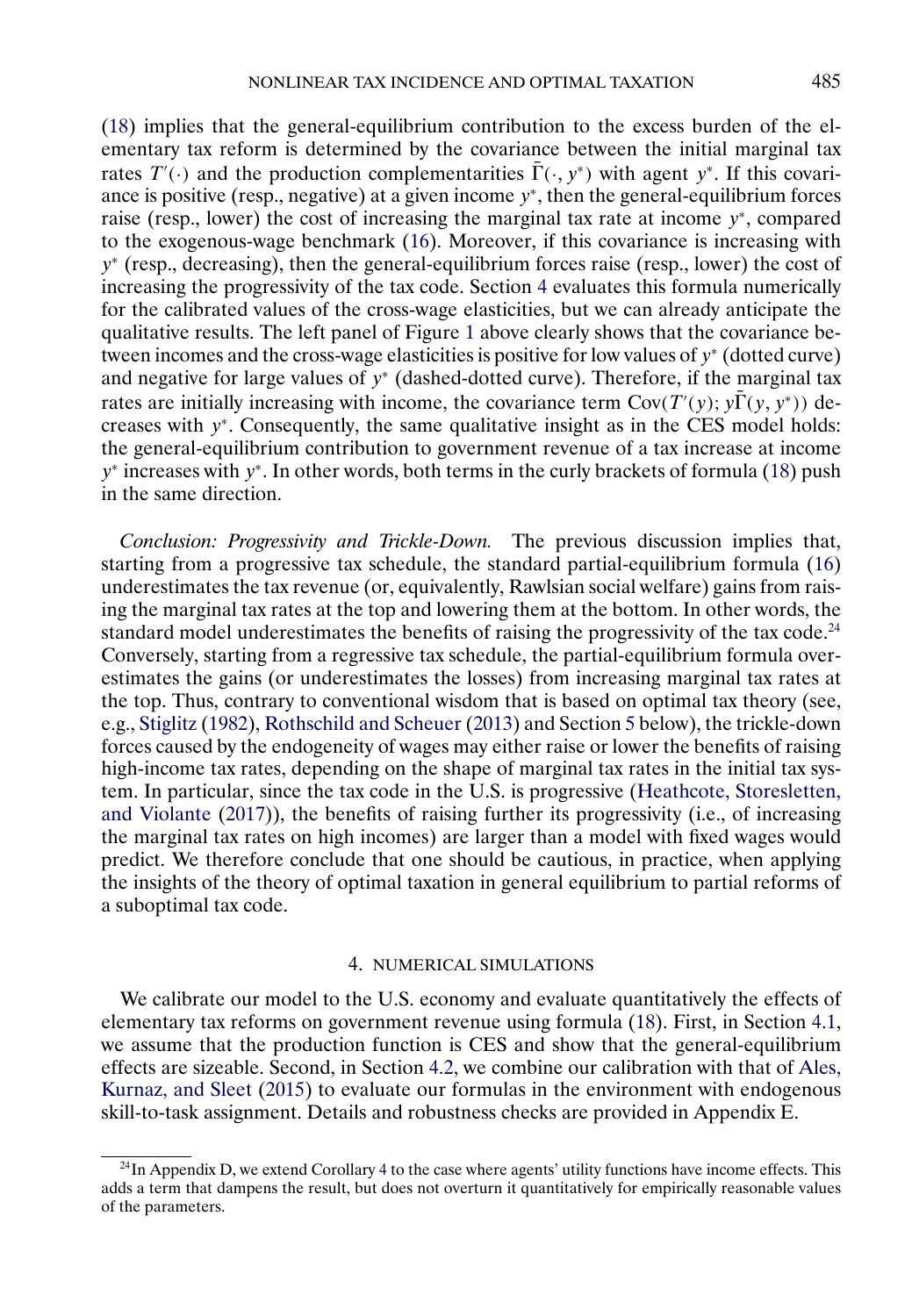<span id="page-17-0"></span>

FIGURE 2.—Revenue effects of elementary tax reforms at each income y<sup>∗</sup> (formula [\(17\)](#page-13-0)). Solid curves: exogenous wages. Dashed curves: CES technology with  $\sigma = 0.6$  (left panel) and  $\sigma = 3.1$  (right panel).

### 4.1. *Main Specification*

We assume that the disutility of labor  $v(l)$  is isoelastic with parameter  $e = 0.33$  [\(Chetty](#page-23-0) [\(2012\)](#page-23-0)) and that the U.S. tax schedule is CRP with parameters  $p = 0.151$  and  $\tau = -3$ [\(Heathcote, Storesletten, and Violante](#page-23-0) [\(2017\)](#page-23-0)). To match the U.S. yearly earnings distribution, we assume that  $f_Y(\cdot)$  is log-normal with mean 10 and variance 0.95 up to income  $y = $150,000$ , above which we append a Pareto distribution with a tail parameter that decreases from  $\Pi \approx 2.5$  at  $y = $150,000$  to  $\Pi = 1.5$  for  $y \ge $350,000$  [\(Diamond and Saez](#page-23-0) [\(2011\)](#page-23-0)). We follow the approach of [Saez](#page-24-0) [\(2001\)](#page-24-0) to infer the distribution of wages from the observed earnings distribution and the individual first-order conditions [\(1\)](#page-3-0). We extend this method to calibrate the production function: assuming a CES technology, choosing an elasticity of substitution  $\sigma$  is enough to pin down all the remaining parameters.

We choose an elasticity of substitution  $\sigma \in \{0.6, 3.1\}$ . The value  $\sigma = 0.6$  is taken from [Dustmann, Frattini, and Preston](#page-23-0) [\(2013\)](#page-23-0) who study the impact of immigration along the U.K. wage distribution and, as in our framework, group workers according to their position in the wage distribution.<sup>25</sup> The value  $\sigma = 3.1$  is taken from [Heathcote, Storesletten,](#page-23-0) [and Violante](#page-23-0) [\(2017\)](#page-23-0), who structurally estimate this CES parameter for the U.S. by targeting cross-sectional moments of the joint equilibrium distribution of wages, hours, and consumption.26

Our results for the CES specification are illustrated in Figure 2. We plot the impact on government revenue of elementary tax reforms at each income level in the model with exogenous wages (solid curve, equation [\(16\)](#page-13-0)) and in general equilibrium (dashed curve, equation [\(19\)](#page-15-0)), as a function of the income  $y(\theta)$  at which the marginal tax rate is perturbed. A value of 0.7, say, at a given income  $y(\theta)$ , means that for each additional dollar of tax revenue mechanically levied by the tax reform at  $y(\theta)$ , the government effectively gains 70 cents, while 30 cents are lost through the behavioral responses of individuals, that is, the marginal excess burden of this tax reform is 30%.

 $25$ This literature is a useful benchmark because it studies the impact on relative wages of exogenous labor supply shocks of certain skills, which is exactly the channel we want to analyze in our tax setting (except that for us the labor supply shocks are caused by tax reforms rather than immigration inflows).

 $26$ There is no clear consensus in the empirical literature on how responsive relative wages are to changes in labor supply and, therefore, on the appropriate value of  $\sigma$ ; see, for example, the debate on the impact of immigration on wages [\(Peri and Yasenov](#page-24-0) [\(2019\)](#page-24-0), [Borjas](#page-23-0) [\(2017\)](#page-23-0)). Our two values are on the lower and higher sides of the typical empirical estimates.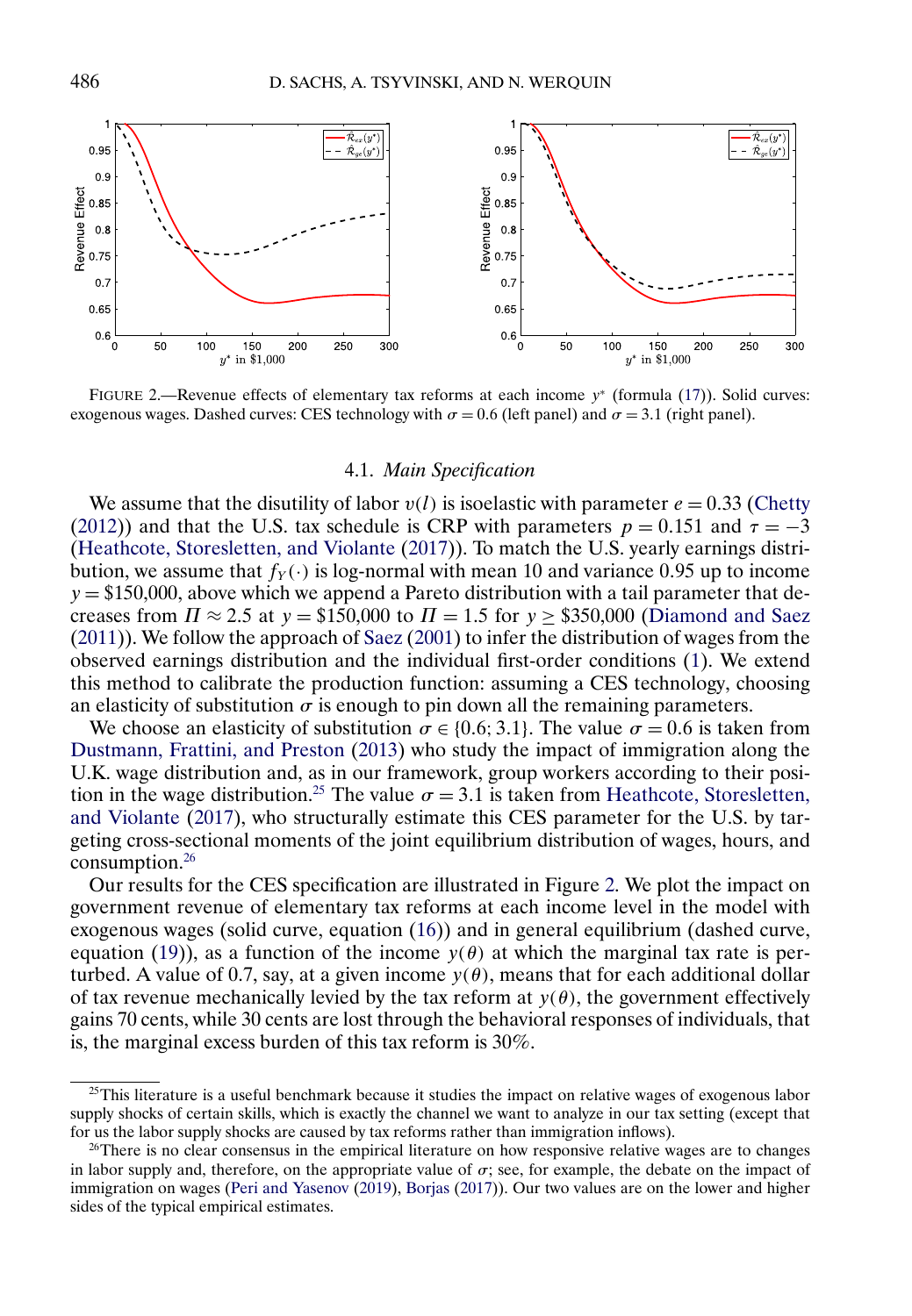<span id="page-18-0"></span>

FIGURE 3.—Revenue effects of elementary tax reforms at each income y<sup>∗</sup> (formula [\(17\)](#page-13-0)) using the calibration of [Ales, Kurnaz, and Sleet](#page-23-0) [\(2015\)](#page-23-0). Solid curves: exogenous wages. Dashed curves: Cobb–Douglas technology over tasks with endogenous costless reassignment of skills to tasks. Dotted curve: CES technology with fixed assignment and  $\sigma = 1$  (left panel) or  $\sigma = 3.1$  (right panel).

Consider first the solid curve: it has a U-shaped pattern which reflects the shape of the hazard ratio  $y^*f_Y(y^*)$  in [\(16\)](#page-13-0). This is a well-known finding in the literature [\(Diamond](#page-23-0) [\(1998\)](#page-23-0), [Saez](#page-24-0) [\(2001\)](#page-24-0)). The difference between the dashed and solid curves captures the additional revenue effect due to the endogeneity of wages. In line with our analytical result of formula [\(19\)](#page-15-0), we observe that this difference is positive for intermediate and high incomes (starting from about \$77,000, where the marginal tax rate equals its incomeweighted average). Raising the marginal tax rates for these income levels is more desirable, in terms of government revenue, when the general equilibrium effects are taken into account, while the opposite holds for low income levels. The magnitude of the difference is substantial: the marginal excess burden from increasing the marginal tax rate at \$200,000 is equal to 0.22 cents per dollar if  $\sigma = 0.6$  and 0.30 cents per dollar if  $\sigma = 3.1$ , instead of 0.34 if  $\sigma = \infty$ . That is, the excess burden is reduced by 35% if  $\sigma = 0.6$  and 12% if  $\sigma = 3.1$  due to the general equilibrium effects. Hence, the standard model with exogenous wages significantly underestimates the revenue gains from increasing the progressivity of the tax code.

### 4.2. *Endogenous Assignment*

We now investigate the effects of tax reforms on government revenue in the endogenous assignment economy described in Section [1.3.](#page-6-0) We assume a Cobb–Douglas production function over tasks and set the values of its technological parameters using the estimates of [Ales, Kurnaz, and Sleet](#page-23-0) [\(2015\)](#page-23-0). As we describe in the Appendix, our calibration extends theirs to allow for an unbounded distribution of incomes with a Pareto tail, which is crucial to obtain U-shaped effects of tax reforms on government revenue. This calibration allows us to compute the cross-wage elasticities, already described in Section [1.3,](#page-6-0) that enter our tax incidence formula [\(18\)](#page-15-0). We then compare the effects of tax reforms on government revenue in this environment with those obtained in Section [4.1](#page-17-0) assuming a CES technology with fixed assignment.

*Effects of Tax Reforms on Government Revenue.* Figure 3 shows the government revenue impact of elementary tax reforms at each income level. In both panels of Figure 3, the solid curve gives the revenue effects [\(16\)](#page-13-0) in the model with exogenous wages. The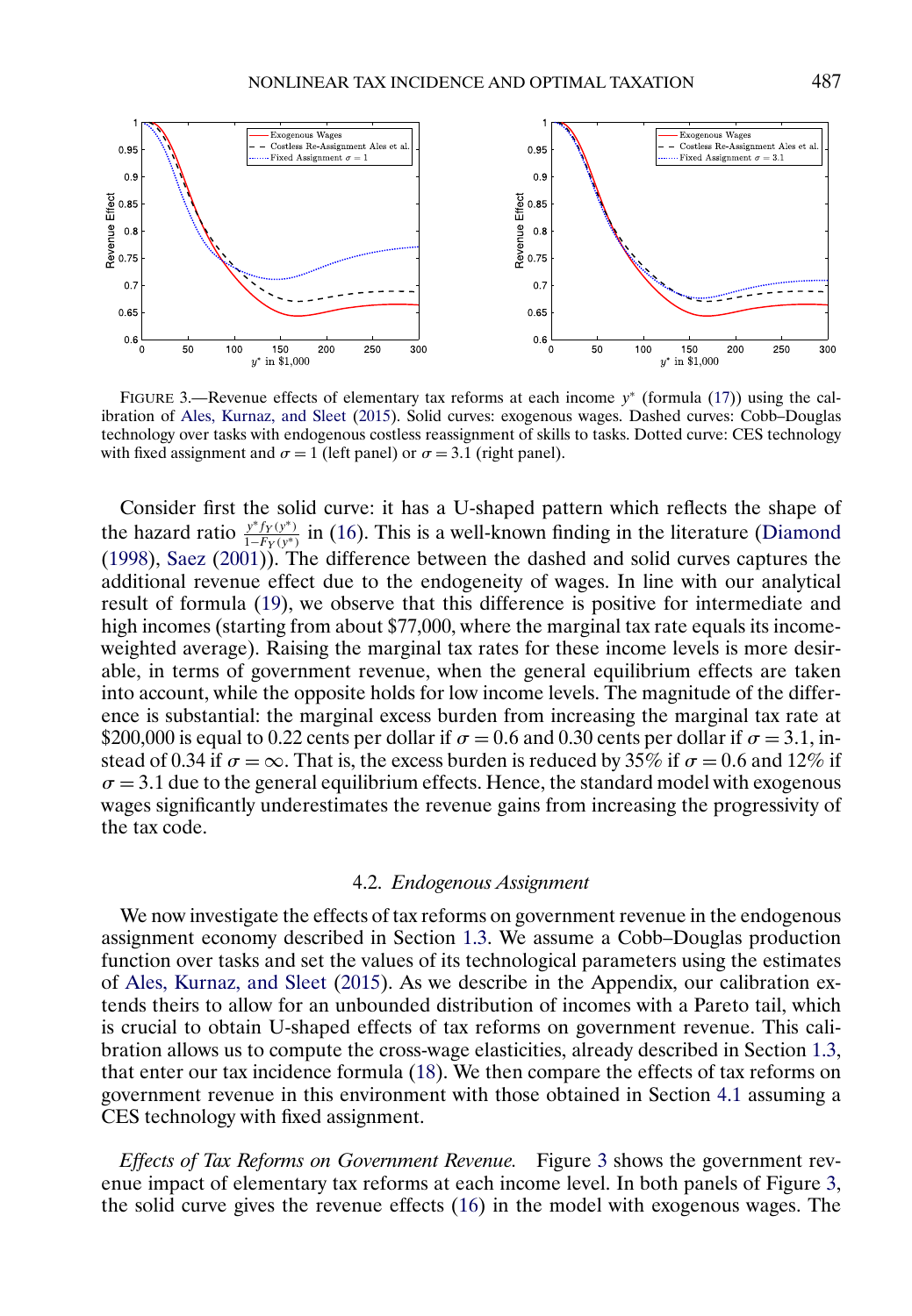<span id="page-19-0"></span>dashed curve is for the model with endogenous and costless reassignment and the dasheddotted curve is for the model with fixed assignment as in Section [4.1.](#page-17-0) We consider two calibrations for the latter model. First, in the left panel we assume a Cobb–Douglas production function ( $\sigma = 1$ ), that is, we shut down the reassignment channel in the calibration of [Ales, Kurnaz, and Sleet](#page-23-0) [\(2015\)](#page-23-0). Second, more relevant for our purposes, in the right panel we assume a CES production function with  $\sigma = 3.1$ , following the direct estimation of a technology over labor supplies of different skills by [Heathcote, Storesletten, and Violante](#page-23-0) [\(2017\)](#page-23-0).

Qualitatively, as shown analytically in Section [3.2,](#page-13-0) the fixed and endogenous assignment models deliver similar policy implications: the government revenue gains are higher (resp., lower) due to the endogeneity of wages if the marginal tax rates are raised on high (resp., low) incomes. Quantitatively, if we assume a Cobb–Douglas production function in the model with fixed assignment ( $\sigma = 1$ ), we find that the endogenous reassignment of workers into new tasks mitigates the magnitude of the general-equilibrium effects on revenue:27 while still significant, they are around 30% of those obtained with fixed assignment if the elementary tax reform is conducted at \$200,000. However, if we use a value of  $\sigma$  that is directly estimated for a CES production function over skills ( $\sigma = 3.1$ ), we obtain that the implications of tax reforms for government revenue are quantitatively closer: the effect is now 70% of that obtained with fixed assignment.

### 5. OPTIMAL TAXATION

In this section, we show that our tax incidence analysis delivers a characterization of the optimal (i.e., social welfare-maximizing) tax schedule as a by-product. We first formally introduce the social welfare criterion. We then present simple extensions of two seminal formulas to the general equilibrium environment: the optimal marginal tax rate formula of [Diamond](#page-23-0) [\(1998\)](#page-23-0) and the optimal top tax rate formula of [Saez](#page-24-0) [\(2001\)](#page-24-0).<sup>28</sup> The proofs and technical details are relegated to Appendix F.

#### 5.1. *Welfare Function and Welfare Weights*

The government evaluates social welfare by means of a concave function  $G : \mathbb{R} \to \mathbb{R}$ . Letting  $\lambda$  denote the marginal value of public funds, we define social welfare in monetary units by

$$
\mathcal{G} = \frac{1}{\lambda} \int_{\Theta} G(U(\theta)) f(\theta) d\theta.
$$

The optimal tax schedule maximizes social welfare  $G$  subject to the constraint that government revenue  $R$  is nonnegative.

We denote by  $g(\theta)$ , or equivalently  $g(y(\theta))$ , the marginal social welfare weight associated with individuals of type  $\theta$ :

$$
g(\theta) = \frac{1}{\lambda} G'(U(\theta)).
$$
\n(20)

 $27$ Rothschild and Scheuer [\(2013\)](#page-24-0) derived this result analytically in their model.

<sup>28</sup>Importantly, contrary to [Saez](#page-24-0) [\(2001\)](#page-24-0), this formula indeed characterizes the optimal top tax rate only if the whole tax schedule is set optimally. Our analysis of Section [3.2](#page-13-0) shows that it is no longer valid if the initial tax schedule is suboptimal. We return to this point in Section [5.4](#page-21-0) below.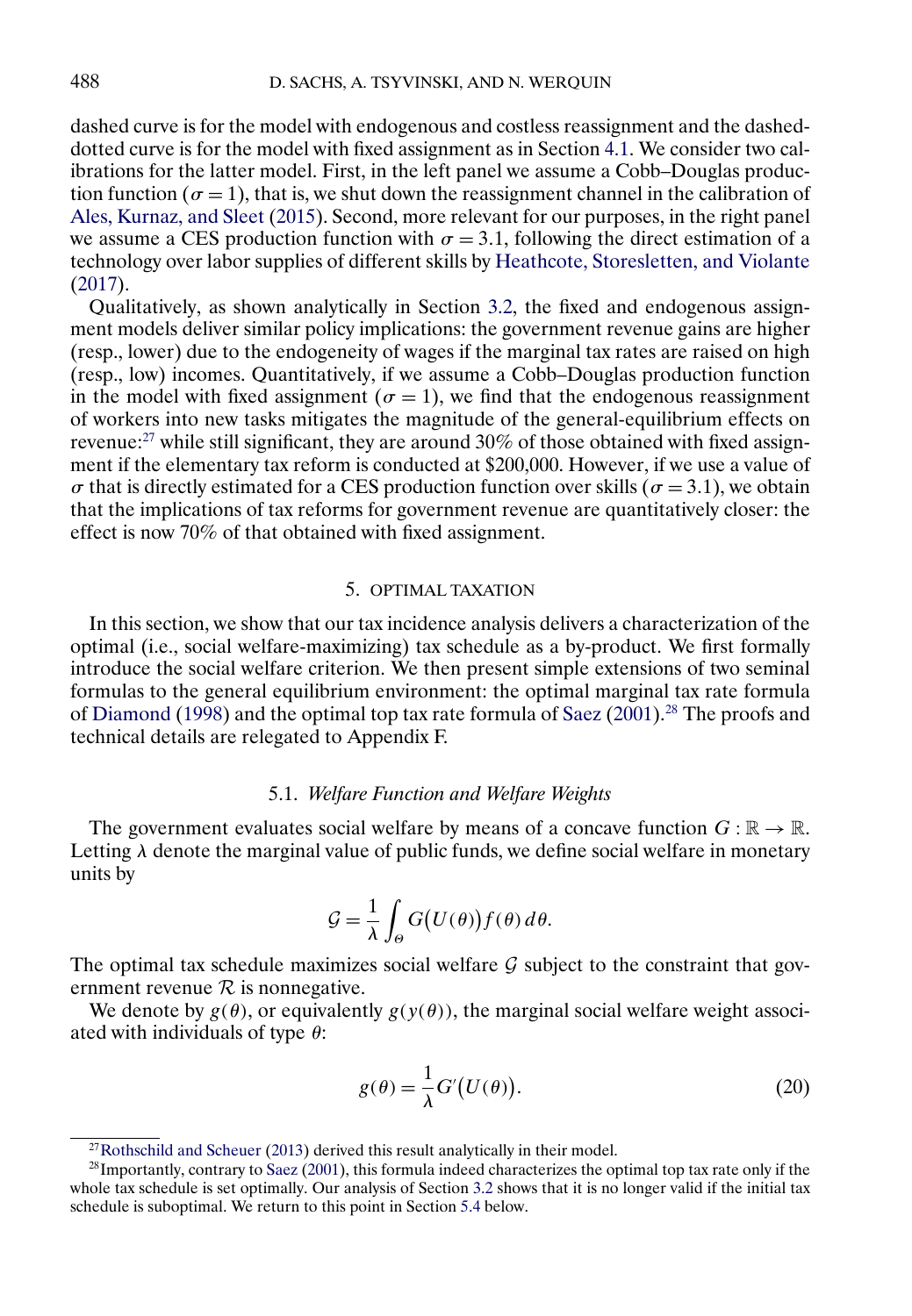<span id="page-20-0"></span>The weight  $g(\theta)$  is the social value of giving one additional unit of consumption to individuals with type  $\theta$ , relative to distributing it uniformly to the whole population.

# 5.2. *Optimal Tax Schedule*

The effects of arbitrary tax reforms  $\hat{T}$  on social welfare are easily obtained by adding the effects on government revenue (Section [3.2\)](#page-13-0) to those on individual utilities (Section [2.2\)](#page-11-0), weighing the latter by the marginal social welfare weights  $g(\theta)$ . A characterization of the optimum tax schedule can then be obtained by imposing that the welfare effects of any tax reform  $\hat{T}$  of the initial tax schedule T are equal to zero. In this section, we focus on the special case of a CES production function. This implies a parsimonious generalization of the result of [Stiglitz](#page-24-0) [\(1982\)](#page-24-0) derived in a two-skill environment and the formula of [Diamond](#page-23-0) [\(1998\)](#page-23-0) derived for exogenous wages.

PROPOSITION 3: *Assume that the production function is CES with elasticity of substitution* σ > 0. *Then the optimal marginal tax rate at income* y<sup>∗</sup> *satisfies*

$$
\frac{T'(y^*)}{1 - T'(y^*)} = \left(\frac{1}{\varepsilon_r^S(y^*)} + \frac{1}{\varepsilon_r^D(y^*)}\right) \left(1 - \bar{g}(y^*)\right) \frac{1 - F_Y(y^*)}{y^* f_Y(y^*)} + \frac{g(y^*) - 1}{\sigma},\tag{21}
$$

where  $\varepsilon_r^D(y^*) = \sigma$  and  $\bar{g}(y^*) \equiv \mathbb{E}[g(y)|y \ge y^*]$  *is the average marginal social welfare weight above income* y<sup>∗</sup>.

The first term on the right-hand side of (21) shows that, analogous to the optimal tax formula obtained in the model with exogenous wages [\(Diamond](#page-23-0) [\(1998\)](#page-23-0), [Saez](#page-24-0) [\(2001\)](#page-24-0)), the marginal tax rate at income  $y<sup>*</sup>$  is decreasing in the average social marginal welfare weight  $\bar{g}(y^*)$ , and increasing in the hazard rate of the income distribution  $\frac{1-F_Y(y^*)}{y^*f_Y(y^*)}$ . However, the standard inverse elasticity rule is modified: the relevant parameter is now the sum of the inverse elasticity of labor supply and the inverse elasticity of labor demand. Since  $\varepsilon_w^D(y^*) = \sigma > 0$ , this novel force tends to raise optimal marginal tax rates. Intuitively, increasing the marginal tax rate at y<sup>∗</sup> leads these agents to lower their labor supply, which raises their own wage, and thus mitigates their behavioral response.

The second term,  $(g(y^*) - 1)/\sigma$  captures the fact that the wage and welfare of agents  $\theta^*$  increase in response to a higher marginal tax rate  $T'(y^*)$ , at the expense of all the other individuals whose wages and welfare decrease (see Section [2.2\)](#page-11-0). Suppose that the government values the welfare of individuals  $\theta^*$  less than average, that is,  $g(y^*) < 1^{29}$ This negative externality induced by the behavior of  $\theta^*$  implies that the cost of raising the marginal tax rate at y<sup>∗</sup> is higher than in partial equilibrium, and tends to lower the optimal tax rate. Conversely, the government gains by raising the optimal tax rates of individuals y<sup>∗</sup> whose welfare is valued more than average, that is,  $g(y^*) > 1$ . This induces these agents to work less and earn a higher wage, which makes them strictly better off, at the expense of the other individuals in the economy, whose wage decreases. Therefore, this term creates a force for higher marginal tax rates at the bottom and lower marginal tax rates at the top if the government has a strictly concave social objective. $30$ 

<sup>&</sup>lt;sup>29</sup>Note that the average social marginal welfare weight in the economy is equal to 1.

<sup>&</sup>lt;sup>30</sup>This result, as well as that of Corollary [5](#page-21-0) below, echo those of [Rothschild and Scheuer](#page-24-0) [\(2013\)](#page-24-0) in the Roy model.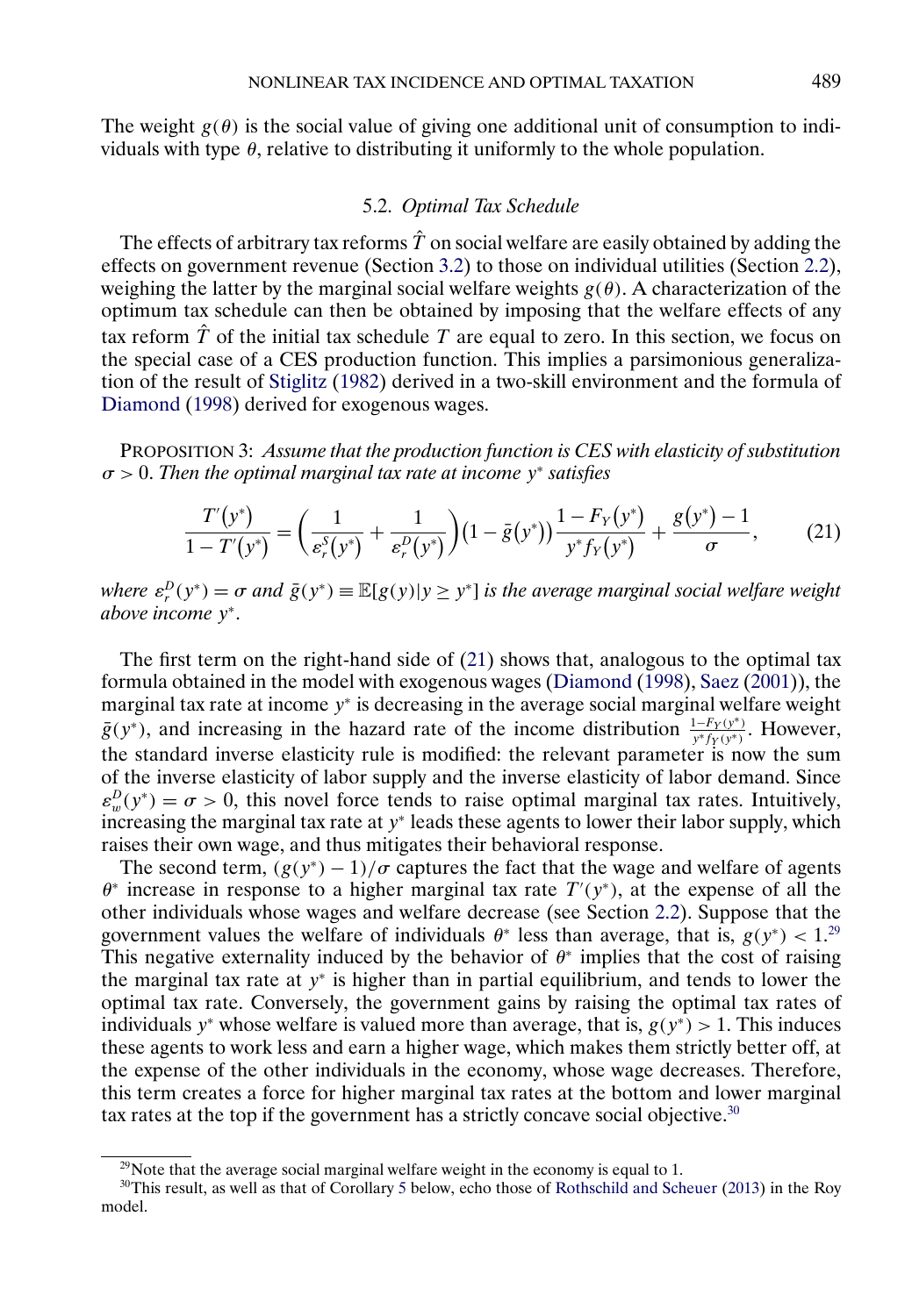# 5.3. *Optimal Top Tax Rate*

<span id="page-21-0"></span>We now derive the implications for the asymptotic optimal marginal tax rate. Let  $\Pi > 1$ denote the Pareto coefficient of the tail of the income distribution, that is,  $1 - F_Y(y) \sim$  $cy^{-H}$  as  $y \to \infty$  for some constant c. We show that if the production function is CES and the top marginal tax rate that applies to these incomes is constant, then the tail of the income distribution has the same Pareto coefficient at the optimum as in the current data, even though the wage distribution is endogenous. In other words, shifting up or down the top tax rate modifies wages, but the tail parameter  $\Pi$  of the income distribution stays constant. This leads to the following corollary.

COROLLARY 5: *Assume that the production function is CES with parameter*  $\sigma > 0$ , *that the disutility of labor is isoelastic with parameter* e, *and that incomes are Pareto distributed at the tail with coefficient* Π > 1. *Assume moreover that the social marginal welfare weights at the top converge to a constant*  $\bar{g}$ . *Then the top rate of the optimal tax schedule is given by* 

$$
\tau^* = \frac{1 - \bar{g}}{1 - \bar{g} + \Pi \varepsilon_r \zeta}, \quad \text{with } \varepsilon_r = \frac{e}{1 + \frac{e}{\sigma}} \text{ and } \zeta = \frac{1}{1 - \Pi \frac{\varepsilon_r}{\sigma}}. \tag{22}
$$

*In particular*, τ<sup>∗</sup> *is strictly smaller than the optimal top tax rate in the model with exogenous wages* ( $\sigma = \infty$ ).

Formula (22) generalizes the familiar top tax rate result of [Saez](#page-24-0) [\(2001\)](#page-24-0) (in which  $\varepsilon_r = \varepsilon_r^S$ and  $\zeta = 1$ ) to a CES production function. There is one new parameter, the elasticity of substitution between skills in production  $\sigma$ , that is no longer restricted to being infinite. This proposition implies a strictly lower top marginal tax rate than if wages were exogenous. Immediate calculations of the optimal top tax rate illustrate this formula.<sup>31</sup> Suppose that  $\bar{g} = 0$ ,  $\Pi = 2$ ,  $e = 0.5$ , and  $\sigma = 1.5^{32}$  We immediately obtain that the optimal tax rate on top incomes is equal to  $\tau_{ex}^* = 50\%$  in the model with exogenous wages, and falls to  $\tau^* = 40\%$  once the general equilibrium effects are taken into account. Suppose instead that  $\Pi = 1.5$  and  $e = 0.33$ , then we get  $\tau_{ex}^* = 66$  percent and  $\tau^* = 64\%$ . In this case, the trickle-down forces barely affect the optimum tax rate quantitatively.

### 5.4. *Numerical Simulations*

We now provide a quantitative exploration of the optimum tax schedule [\(21\)](#page-20-0). The left panel of Figure [4](#page-22-0) plots the optimal marginal tax rates for a Rawlsian planner for two different values of the elasticity of substitution. It compares them to the marginal tax rates that a planner would set by applying the standard formula of [Diamond](#page-23-0) [\(1998\)](#page-23-0), using the same data to calibrate the model and making the same assumptions about the utility function, but assuming that the wage distribution is exogenous. The scale on the horizontal axis is measured in income; for example, the value of the optimal marginal tax rate at the \$100,000 mark is that of a type  $\theta$  who earns  $y(\theta) = $100,000$  in the calibration to the U.S data—the income that this agent would earn in the optimal allocation would be

 $31$ Again, it is important to keep in mind that equation (22) holds only if the whole tax schedule is set optimally.

<sup>&</sup>lt;sup>32</sup>These values are meant to be only illustrative but they are in the range of those estimated in the empirical literature. See the calibration in Section [4.](#page-16-0)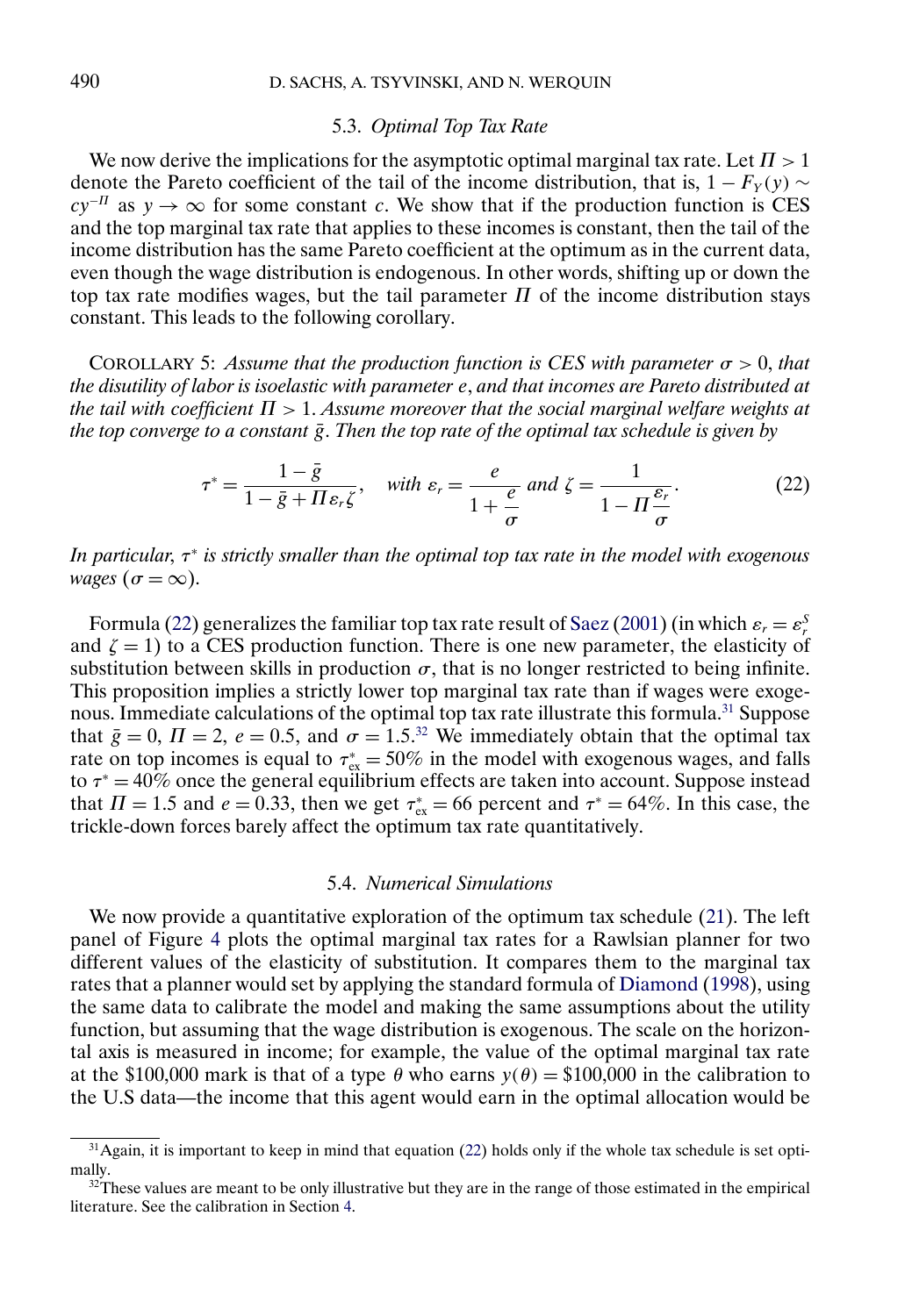<span id="page-22-0"></span>

FIGURE 4.—Left panel: Optimal marginal tax rates. Dotted curve: exogenous wages; Bold: CES technology with  $\sigma = 3.1$ ; Dashed-dotted:  $\sigma = 0.6$ . Right panel: Revenue effects of elementary reforms (formula [\(17\)](#page-13-0)) around the exogenous-wage optimum. Bold line: exogenous wages; Dashed: CES technology with  $\sigma = 3.1$ .

different. The exogenous-wage optimum is U-shaped, reflecting the shape of the hazard rate of the wage distribution. When general equilibrium effects are taken into account, the optimal top tax rate is reduced (Corollary  $5$ ) and the U-shape is more pronounced.

To understand these results, the right panel of Figure 4 plots the shape of the generalequilibrium correction to optimal tax rates. We do so by applying our incidence formula [\(17\)](#page-13-0) using the exogenous-wage optimum as our initial tax schedule (i.e., the dotted curve in the left panel of Figure 4). The red line gives the government revenue impact of elementary tax reforms under the (erroneous) assumption that wages are exogenous. In this scenario, the effect would be uniformly equal to zero by construction. The dashed curve gives the correct effect, taking into account the endogenous adjustment of wages. In this case, the gains from raising the marginal tax rates are themselves U-shaped and, except at the very bottom of the income distribution, negative. Therefore, when the low-income marginal tax rates are high (as in the exogenous-wage optimum) rather than low (as in the CRP tax code), the general equilibrium forces call for higher marginal tax rates on low incomes, and lower tax rates on intermediate and high incomes.

*Discussion.* These observations allow us to reconcile the insights of Section [3.2](#page-13-0) (according to which the endogeneity of wages raises the benefits of increasing the marginal tax rates on high incomes) and those of Section [5.3](#page-21-0) (according to which the optimal top tax rate is lower than in partial equilibrium). The reason for this discrepancy is that the optimum tax code is U-shaped and, therefore, has a form of regressivity—relatively high marginal tax rates at the bottom and relatively low marginal tax rates at the top. Instead, in Section [3.2,](#page-13-0) we analyzed partial reforms of a suboptimal tax code, with low marginal tax rates at the bottom and high rates at the top. In the latter environment, even though the overall gains of reforming the tax code always point towards the optimal U-shaped schedule, the general-equilibrium contribution to these overall gains tends to mitigate the partial-equilibrium benefits if the tax system being reformed is progressive. The converse is true if the tax schedule being reformed is regressive. Intuitively, since the fraction of the endogenous wage changes that accrues to the government is proportional to the marginal tax rate, the general-equilibrium effects of tax reforms on government revenue inherit the shape of the initial tax schedule. Therefore, the key take-away is that insights about the optimum tax schedule may actually be reversed when considering partial reforms of the current, suboptimal tax code.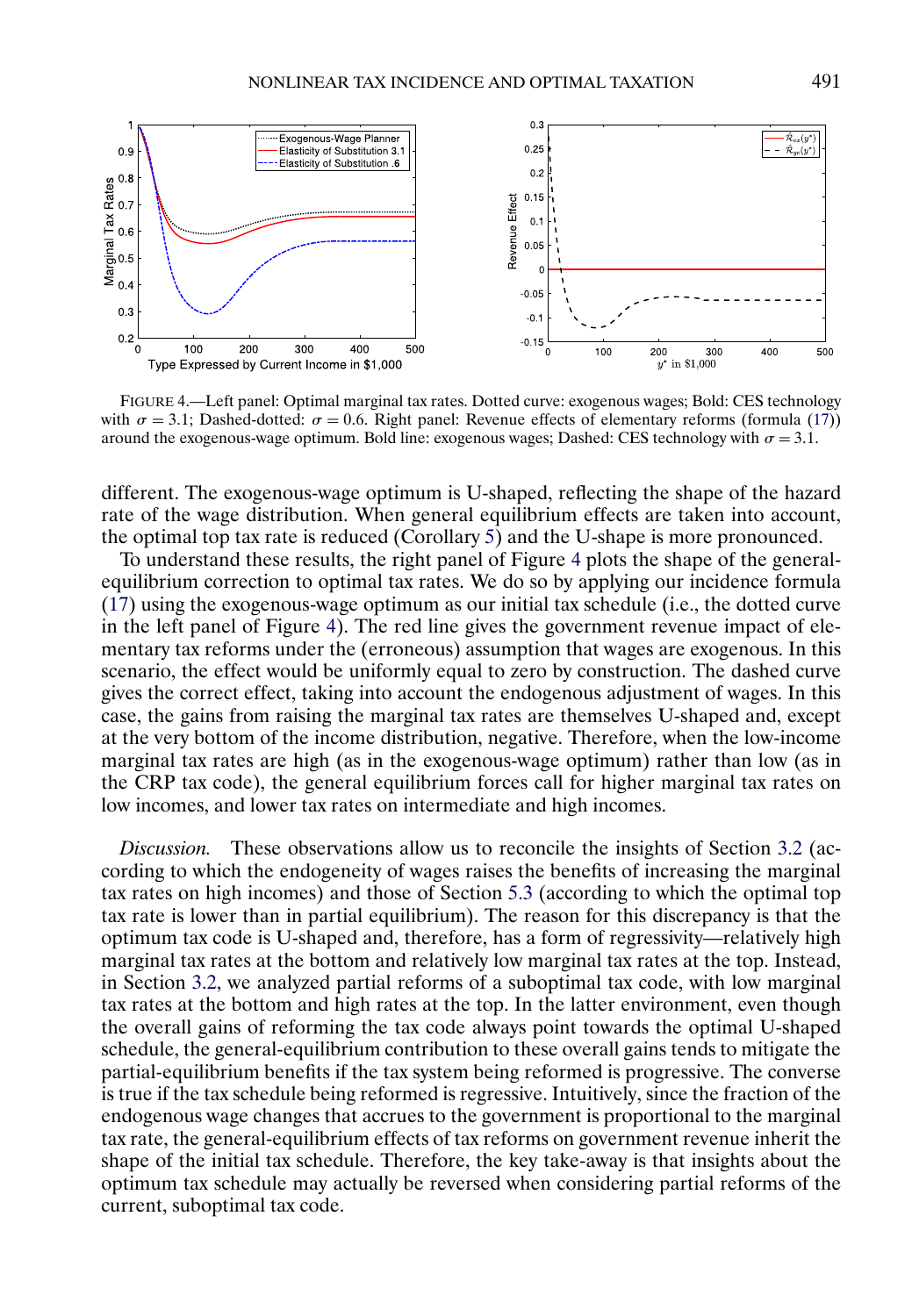#### 6. CONCLUSION

<span id="page-23-0"></span>We developed a variational approach for the study of nonlinear tax reforms in general equilibrium. Our methodology consisted of using the tools of the theory of integral equations to characterize: (i) the incidence of reforming a given tax schedule, for example, the current U.S. tax code, and (ii) the optimal tax schedule. The formulas we derived are expressed in terms of sufficient statistics. The direct empirical estimation of these crosswage elasticities is an important avenue for future research.

#### **[REFERENCES](http://www.e-publications.org/srv/ecta/linkserver/setprefs?rfe_id=urn:sici%2F0012-9682%282020%2988%3A2%3C469%3ANTIAOT%3E2.0.CO%3B2-W)**

- ALES, L., AND C. SLEET [\(2016\): "Taxing Top CEO Incomes,"](http://www.e-publications.org/srv/ecta/linkserver/openurl?rft_dat=bib:1/AlSlCEO&rfe_id=urn:sici%2F0012-9682%282020%2988%3A2%3C469%3ANTIAOT%3E2.0.CO%3B2-W) *American Economic Review*, 106, 3331–3366. [\[471\]](#page-2-0)
- ALES, L., A. A. BELLOFATTO, AND J. J. WANG [\(2017\): "Taxing Atlas: Executive Compensation, Firm Size, and](http://www.e-publications.org/srv/ecta/linkserver/openurl?rft_dat=bib:2/ales2017taxing&rfe_id=urn:sici%2F0012-9682%282020%2988%3A2%3C469%3ANTIAOT%3E2.0.CO%3B2-W) [Their Impact on Optimal Top Income Tax Rates,"](http://www.e-publications.org/srv/ecta/linkserver/openurl?rft_dat=bib:2/ales2017taxing&rfe_id=urn:sici%2F0012-9682%282020%2988%3A2%3C469%3ANTIAOT%3E2.0.CO%3B2-W) *Review of Economic Dynamics*, 26, 62–90. [\[471\]](#page-2-0)
- ALES, L., M. KURNAZ, AND C. SLEET [\(2015\): "Technical Change, Wage Inequality, and Taxes,"](http://www.e-publications.org/srv/ecta/linkserver/openurl?rft_dat=bib:3/Ales&rfe_id=urn:sici%2F0012-9682%282020%2988%3A2%3C469%3ANTIAOT%3E2.0.CO%3B2-W) *The American [Economic Review](http://www.e-publications.org/srv/ecta/linkserver/openurl?rft_dat=bib:3/Ales&rfe_id=urn:sici%2F0012-9682%282020%2988%3A2%3C469%3ANTIAOT%3E2.0.CO%3B2-W)*, 105, 3061–3101. [\[470,](#page-1-0)[471,](#page-2-0)[475,](#page-6-0)[476](#page-7-0)[,485](#page-16-0)[,487,](#page-18-0)[488\]](#page-19-0)

ANTRAS, P., A. DE GORTARI, AND O. ITSKHOKI [\(2017\): "Globalization, Inequality and Welfare,"](http://www.e-publications.org/srv/ecta/linkserver/openurl?rft_dat=bib:4/antras2015inequality&rfe_id=urn:sici%2F0012-9682%282020%2988%3A2%3C469%3ANTIAOT%3E2.0.CO%3B2-W) *Journal of [International Economics](http://www.e-publications.org/srv/ecta/linkserver/openurl?rft_dat=bib:4/antras2015inequality&rfe_id=urn:sici%2F0012-9682%282020%2988%3A2%3C469%3ANTIAOT%3E2.0.CO%3B2-W)*, 108, 387–412. [\[471\]](#page-2-0)

- [BÉNABOU, R. \(2002\): "Tax and Education Policy in a Heterogenous-Agent Economy: What of Levels of Re](http://www.e-publications.org/srv/ecta/linkserver/openurl?rft_dat=bib:5/Be02&rfe_id=urn:sici%2F0012-9682%282020%2988%3A2%3C469%3ANTIAOT%3E2.0.CO%3B2-W)[distribution Maximize Growth and Efficiency?"](http://www.e-publications.org/srv/ecta/linkserver/openurl?rft_dat=bib:5/Be02&rfe_id=urn:sici%2F0012-9682%282020%2988%3A2%3C469%3ANTIAOT%3E2.0.CO%3B2-W) *Econometrica*, 70, 481–517. [\[473\]](#page-4-0)
- [BORJAS, G. J. \(2017\): "The Wage Impact of the Marielitos: A Reappraisal,"](http://www.e-publications.org/srv/ecta/linkserver/openurl?rft_dat=bib:6/borjas2015wage&rfe_id=urn:sici%2F0012-9682%282020%2988%3A2%3C469%3ANTIAOT%3E2.0.CO%3B2-W) *ILR Review*, 70, 1077–1110. [\[486\]](#page-17-0)
- [BORJAS, G. J., R. B. FREEMAN, L. F. KATZ, J. DINARDO,](http://www.e-publications.org/srv/ecta/linkserver/openurl?rft_dat=bib:7/borjas1997much&rfe_id=urn:sici%2F0012-9682%282020%2988%3A2%3C469%3ANTIAOT%3E2.0.CO%3B2-W) AND J. M. ABOWD (1997): "How Much Do Im[migration and Trade Affect Labor Market Outcomes?"](http://www.e-publications.org/srv/ecta/linkserver/openurl?rft_dat=bib:7/borjas1997much&rfe_id=urn:sici%2F0012-9682%282020%2988%3A2%3C469%3ANTIAOT%3E2.0.CO%3B2-W) *Brookings Papers on Economic Activity*, 1997, 1–90. [\[471\]](#page-2-0)
- [CARD, D. \(1990\): "The Impact of the Mariel Boatlift on the Miami Labor Market,"](http://www.e-publications.org/srv/ecta/linkserver/openurl?rft_dat=bib:8/card1990impact&rfe_id=urn:sici%2F0012-9682%282020%2988%3A2%3C469%3ANTIAOT%3E2.0.CO%3B2-W) *ILR Review*, 43, 245–257. [\[471\]](#page-2-0)
- [CHETTY, R. \(2009\): "Sufficient Statistics for Welfare Analysis: A Bridge Between Structural and Reduced-](http://www.e-publications.org/srv/ecta/linkserver/openurl?rft_dat=bib:9/Che09&rfe_id=urn:sici%2F0012-9682%282020%2988%3A2%3C469%3ANTIAOT%3E2.0.CO%3B2-W)Form Methods," *[Annual Review of Economics](http://www.e-publications.org/srv/ecta/linkserver/openurl?rft_dat=bib:9/Che09&rfe_id=urn:sici%2F0012-9682%282020%2988%3A2%3C469%3ANTIAOT%3E2.0.CO%3B2-W)*, 1, 451–488. [\[470](#page-1-0)[,471\]](#page-2-0)
- [\(2012\): "Bounds on Elasticities With Optimization Frictions: A Synthesis of Micro and Macro Evi](http://www.e-publications.org/srv/ecta/linkserver/openurl?rft_dat=bib:10/chetty12&rfe_id=urn:sici%2F0012-9682%282020%2988%3A2%3C469%3ANTIAOT%3E2.0.CO%3B2-W)[dence on Labor Supply,"](http://www.e-publications.org/srv/ecta/linkserver/openurl?rft_dat=bib:10/chetty12&rfe_id=urn:sici%2F0012-9682%282020%2988%3A2%3C469%3ANTIAOT%3E2.0.CO%3B2-W) *Econometrica*, 80, 969–1018. [\[486\]](#page-17-0)
- COSTINOT, A., AND J. VOGEL [\(2010\): "Matching and Inequality in the World Economy,"](http://www.e-publications.org/srv/ecta/linkserver/openurl?rft_dat=bib:11/costinot2010matching&rfe_id=urn:sici%2F0012-9682%282020%2988%3A2%3C469%3ANTIAOT%3E2.0.CO%3B2-W) *Journal of Political Economy*[, 118, 747–786.](http://www.e-publications.org/srv/ecta/linkserver/openurl?rft_dat=bib:11/costinot2010matching&rfe_id=urn:sici%2F0012-9682%282020%2988%3A2%3C469%3ANTIAOT%3E2.0.CO%3B2-W) [\[470](#page-1-0)[,471](#page-2-0)[,475\]](#page-6-0)
- [DIAMOND, P. A. \(1998\): "Optimal Income Taxation: An Example With a U-Shaped Pattern of Optimal](http://www.e-publications.org/srv/ecta/linkserver/openurl?rft_dat=bib:12/Di98&rfe_id=urn:sici%2F0012-9682%282020%2988%3A2%3C469%3ANTIAOT%3E2.0.CO%3B2-W) Marginal Tax Rates," *[American Economic Review](http://www.e-publications.org/srv/ecta/linkserver/openurl?rft_dat=bib:12/Di98&rfe_id=urn:sici%2F0012-9682%282020%2988%3A2%3C469%3ANTIAOT%3E2.0.CO%3B2-W)*, 88, 83–95. [\[469](#page-0-0)[-471,](#page-2-0)[487-](#page-18-0)[490\]](#page-21-0)
- DIAMOND, P. A., AND E. SAEZ [\(2011\): "The Case for a Progressive Tax: From Basic Research to Policy Rec](http://www.e-publications.org/srv/ecta/linkserver/openurl?rft_dat=bib:13/DiSa11&rfe_id=urn:sici%2F0012-9682%282020%2988%3A2%3C469%3ANTIAOT%3E2.0.CO%3B2-W)ommendations," *[Journal of Economic Perspectives](http://www.e-publications.org/srv/ecta/linkserver/openurl?rft_dat=bib:13/DiSa11&rfe_id=urn:sici%2F0012-9682%282020%2988%3A2%3C469%3ANTIAOT%3E2.0.CO%3B2-W)*, 25, 165–190. [\[486\]](#page-17-0)

DUSTMANN, C., T. FRATTINI, AND I. P. PRESTON [\(2013\): "The Effect of Immigration Along the Distribution of](http://www.e-publications.org/srv/ecta/linkserver/openurl?rft_dat=bib:14/Duetal13&rfe_id=urn:sici%2F0012-9682%282020%2988%3A2%3C469%3ANTIAOT%3E2.0.CO%3B2-W) Wages," *[The Review of Economic Studies](http://www.e-publications.org/srv/ecta/linkserver/openurl?rft_dat=bib:14/Duetal13&rfe_id=urn:sici%2F0012-9682%282020%2988%3A2%3C469%3ANTIAOT%3E2.0.CO%3B2-W)*, 80, 145–173. [\[471](#page-2-0)[,486\]](#page-17-0)

- FULLERTON, D., AND G. E. METCALF (2002): "Tax Incidence," *[Handbook of Public Economics](http://www.e-publications.org/srv/ecta/linkserver/openurl?rft_dat=bib:15/fullerton2002tax&rfe_id=urn:sici%2F0012-9682%282020%2988%3A2%3C469%3ANTIAOT%3E2.0.CO%3B2-W)*, 4, 1787–1872. [\[469,](#page-0-0)[471\]](#page-2-0)
- GOLOSOV, M., A. TSYVINSKI, AND N. WERQUIN (2014): "A Variational Approach to the Analysis of Tax Systems," Working Paper. [\[471,](#page-2-0)[481\]](#page-12-0)
- [HARBERGER, A. C. \(1962\): "The Incidence of the Corporation Income Tax,"](http://www.e-publications.org/srv/ecta/linkserver/openurl?rft_dat=bib:17/harberger1962incidence&rfe_id=urn:sici%2F0012-9682%282020%2988%3A2%3C469%3ANTIAOT%3E2.0.CO%3B2-W) *The Journal of Political Economy*, [215–240.](http://www.e-publications.org/srv/ecta/linkserver/openurl?rft_dat=bib:17/harberger1962incidence&rfe_id=urn:sici%2F0012-9682%282020%2988%3A2%3C469%3ANTIAOT%3E2.0.CO%3B2-W) [\[469,](#page-0-0)[471\]](#page-2-0)
- HEATHCOTE, J., K. STORESLETTEN, AND G. L. VIOLANTE [\(2017\): "Optimal Tax Progressivity: An Analytical](http://www.e-publications.org/srv/ecta/linkserver/openurl?rft_dat=bib:18/HSV14&rfe_id=urn:sici%2F0012-9682%282020%2988%3A2%3C469%3ANTIAOT%3E2.0.CO%3B2-W) Framework," *[The Quarterly Journal of Economics](http://www.e-publications.org/srv/ecta/linkserver/openurl?rft_dat=bib:18/HSV14&rfe_id=urn:sici%2F0012-9682%282020%2988%3A2%3C469%3ANTIAOT%3E2.0.CO%3B2-W)*, 132, 1693–1754. [\[471,](#page-2-0)[473,](#page-4-0)[476](#page-7-0)[,485](#page-16-0)[,486](#page-17-0)[,488\]](#page-19-0)
- HENDREN, N. (2015): "The Policy Elasticity," in *Tax Policy and the Economy*, Vol. 30. University of Chicago Press. [\[477\]](#page-8-0)
- HINES, J. R. (2009): "Peter Mieszkowski and the General Equilibrium Revolution in Public Finance," in *Proceedings. Annual Conference on Taxation and Minutes of the Annual Meeting of the National Tax Association*, Vol. 102, 213–216. [\[471\]](#page-2-0)
- JACQUET, L., AND E. LEHMANN (2017): "Optimal Income Taxation With Composition Effects," IZA Discussion Paper No. 11019. [\[474\]](#page-5-0)
- JONES, C. I. (2019): "Taxing Top Incomes in a World of Ideas," Working Paper. [\[471\]](#page-2-0)
- KOTLIKOFF, L. J., AND L. H. SUMMERS (1987): "Tax Incidence," *[Handbook of Public Economics](http://www.e-publications.org/srv/ecta/linkserver/openurl?rft_dat=bib:23/kotlikoff1987tax&rfe_id=urn:sici%2F0012-9682%282020%2988%3A2%3C469%3ANTIAOT%3E2.0.CO%3B2-W)*, 2, 1043–1092. [\[469,](#page-0-0)[471\]](#page-2-0)